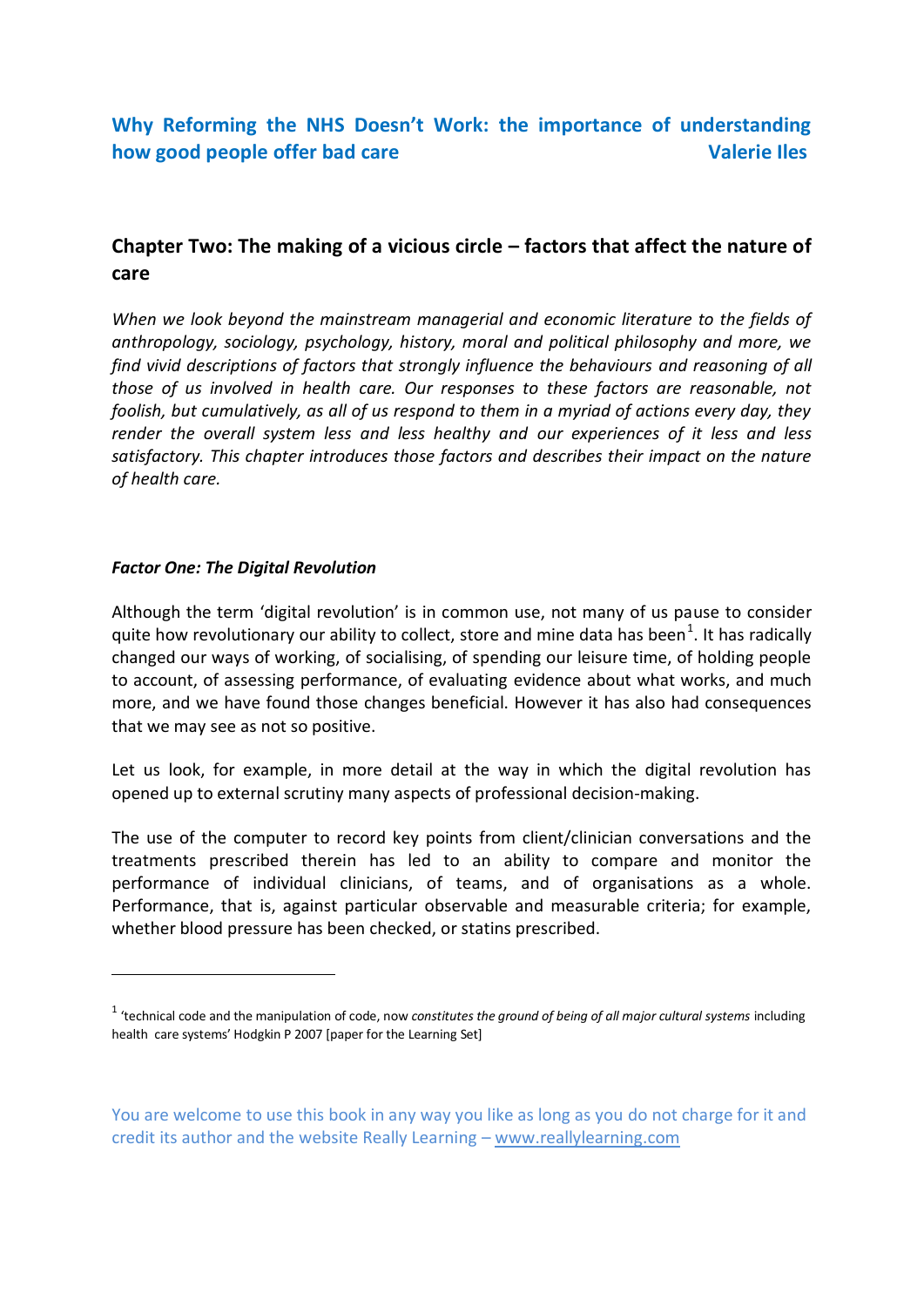Similarly, when decisions are made about operational issues or about organisational strategy, discussions are recorded and minutes are kept. Looking these up to trace the pathway of the decision and the factors taken into account would, not long ago, have required tenacity, time, physical access to records, and some understanding of the issues involved. Now these records are available almost instantly to almost anyone who asks.

Our ability to ascertain relative performance in this way, or to trace the path of a decision making process, has led to ever increasing calls for the setting of performance objectives, for targets, for transparency and for information about performance, so that this can inform choice, and also inform decisions about litigation. These calls have resulted in many countries in Freedom of Information Legislation.

All of this sounds positive, or at worst neutral in effect. It assumes that observing an individual, or team or organisation simply gives us information about what they are doing and how. But, as anthropologists and others have noted, the very act of observation changes the process we are observing, and the nature of the data collected digitally changes it quite profoundly.

In short, it has led to the development of what has been described by anthropologists as an Audit Culture. There are many positive results of this: unacceptable practice is identified and addressed, there has been a standardisation of care in which unacceptable variation in outcomes is much reduced and good practice is much more quickly shared. However not all kinds of information are amenable to being collected or codified and the digital revolution has, to date, succeeded in privileging only the data that can. The audit culture that it has spawned thus measures only some of the things we may deem important, and it is worth looking at some of the less beneficial features of this culture

# *Factor Two: A Culture of Audit*

Audit has been described as '*a relationship of power, between scrutinizer and observed'*<sup>2</sup> and this is certainly the way that it is experienced by many in health care. We describe some of the feelings of HCPs on page 45 in chapter Three but the impact is felt much wider than this, so let us consider some of its observable effects:

*Reduction in creativity*: When performance is measured against objectives, these objectives are required to be specified in advance. While this is often a valuable discipline there are many settings where the precise nature of the endeavour will not be known in advance, and there will be an *element* of emergent creativity in very many more. Thus even where these objectives are set by the people closest to the activity this

-

<sup>&</sup>lt;sup>2</sup> Strathern M [2000] Audit Cultures Ch 2

You are welcome to use this book in any way you like as long as you do not charge for it and credit its author and the website Really Learning – www.reallylearning.com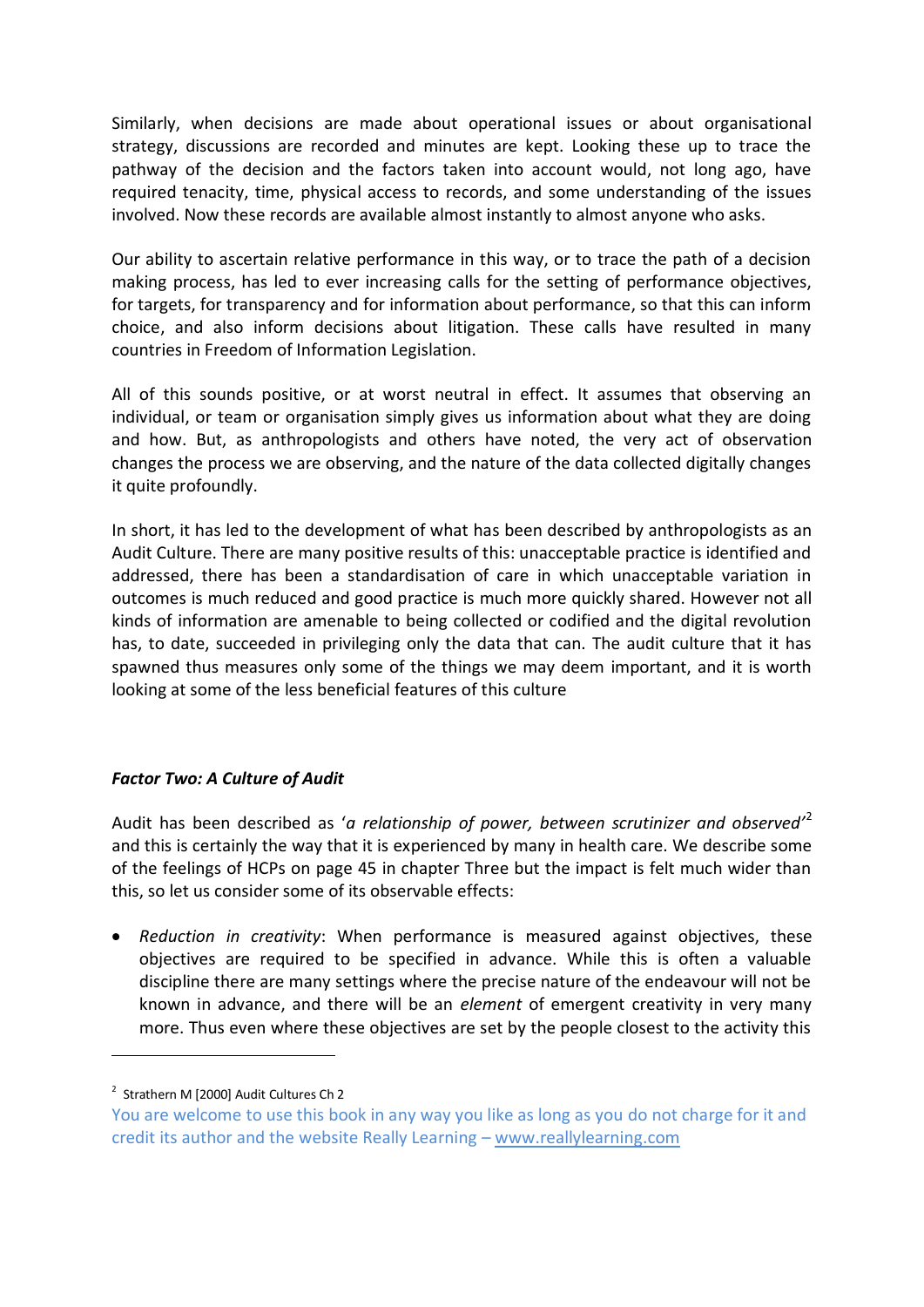very act of specifying them prevents any creativity or innovation being included when performance is monitored and published. Creativity and innovation are thus given lower priority than performing in accordance with the predefined agreements.

- *We record only the activities than can be codified*: Only activities that *can* be measured *are* measured – so this privileges the use of explicit knowledge over tacit knowledge, and activity at the expense of thinking. It is these measurable 'facts' and activities that are then the basis of 'performance' as made public. $<sup>3</sup>$  In the area of professional decision</sup> making, judgement and 'practical wisdom' are an essential feature and the wisdom drawn upon to inform an act is as important as the act itself but is not (and cannot be) captured. Thus 'hyperactivity and discourse are privileged over wisdom and silence'.<sup>4</sup>
- We don't measure what is happening, only how we are managing what is happening<sup>5</sup>: As a result of the above points there are difficulties in capturing the nature of 'first order activities' (in health care these first order activities are the interactions between professionals and patients) and thus it is not these that are monitored but second order processes. These second order processes are supposed to ensure delivery of the essential, first order, activity and they include a range of governance activities and performance targets. However the link between these second order activities and the full richness of first order activities is not evident. In other words the underpinning assumption that second order activities lead to first order ones, is not tested or sound.
- *Litigation increases and the lowest risk option is privileged*: As greater information becomes available (although not full information as we have seen, only that which is codified and stored) and as the understanding of the processes of professional decisionmaking and action become distorted (as consequences of the points made above), so litigation increases. This, in turn, changes decision priorities, so that the lowest risk option is often given automatic priority, even where there are sound arguments for others. After all, if it were not and the worst happened those who took the decision would be pilloried and sued. This in turn leads to a preoccupation with risk, the development of risk registers and requirements to 'manage' risk<sup>6</sup>, which all misunderstands the multifaceted *nature* of risk and its different meaning to different people. In fact meaning is something the audit culture ignores.

<u>.</u>

 $3$  Thus, to put this another way: 'To be audited an organisation must actively transform itself into an auditable commodity. Audits do as much to construct definitions of quality and performance as to monitor them'. Ibid.

<sup>4</sup> Ibid

<sup>&</sup>lt;sup>5</sup> Or what has happened

 $^6$  This changed attitude to risk is worth emphasizing. Not only does it become the predominant factor in any decision, but risk is now something to be assessed and managed – rather than taken. But as we have noted above, only elements that are codifiable can be recorded. So the elements of risk that are not quantifiable are not given the weighting they deserve. As a result risk has been described as 'the acid bath that corrodes trust'. Beck, B, The Risk Society.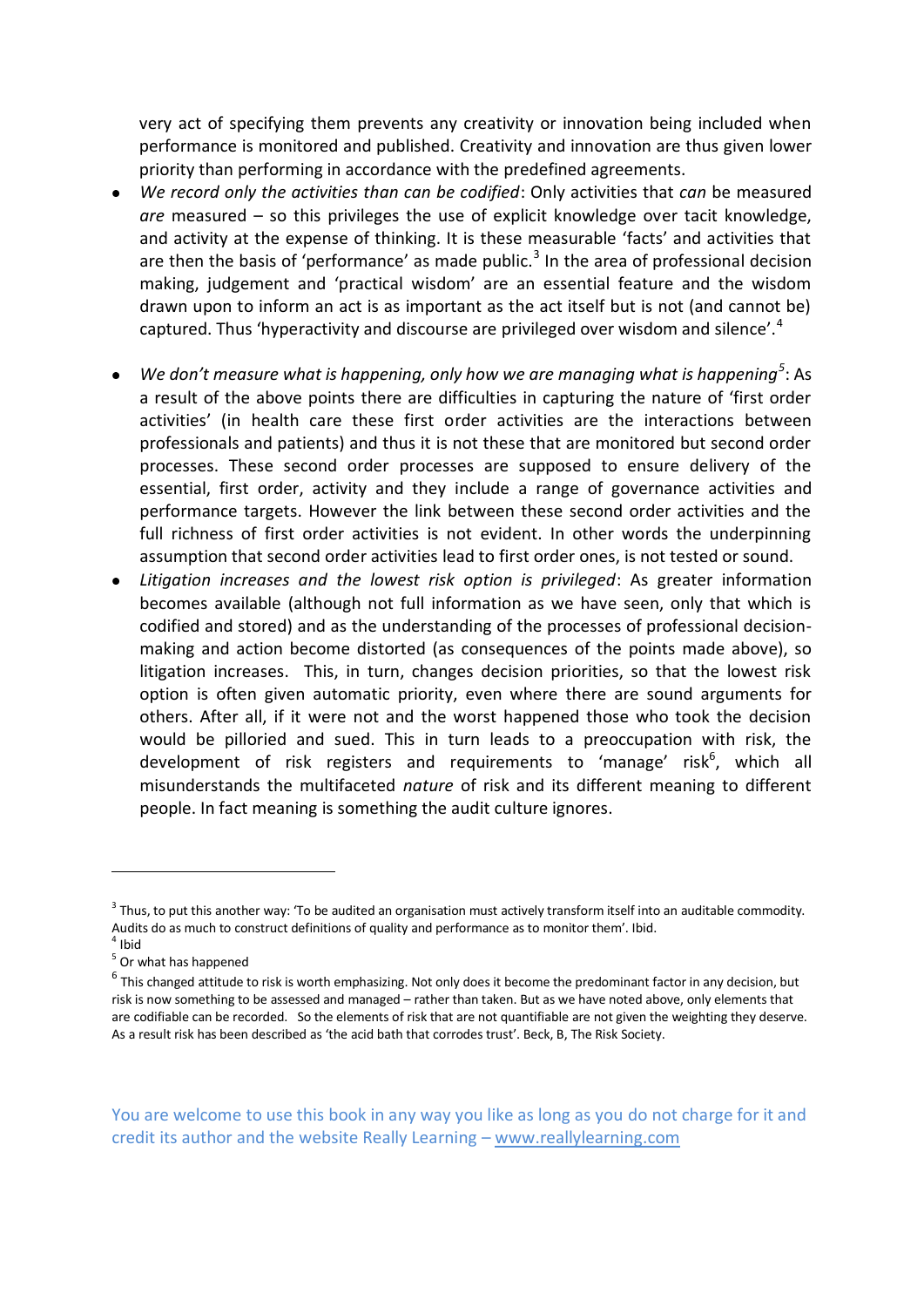- *Evidence Based Medicine rules the day – and it's epistemological foundations are unchallenged*: The easy availability of information has allowed the development of Evidence Based Medicine, seen as the answer to undue variation in the care offered to patients. As we have seen it has led to many improvements in care, but it has also led to a perceived hierarchy of evidence in which the RCT [Randomised Control Trial] trumps all others. This makes assumptions about the nature of medical knowledge that are left unsaid and untested. It leaves out of sight questions raised about different epistemologies in which, for example, considerations of complexity may be more valuable. It has become, in some cases, a strait jacket rather than an aid. This is explored in more detail in chapter four.
- *Financial aspects become the key factor in clinical decision making*: Information about costs and activity can be linked much more easily than in the past, so the contribution that different parts of an organisation make to its overall 'performance' (i.e. financial performance) can be more readily seen. This then becomes the sole (or at least a major) criterion of organisational support for an activity. While financial data is of course important, and we fully accept a need for financial responsibility that has often eluded the NHS, it is more valuable informing decisions rather than dominating them, especially decisions that have many impacts, not all of which can be anticipated. Please see box 2.1. for an illustration of what we are concerned about.
- *Policy makers set targets: local leaders game the system*: It becomes tempting for policy makers to respond to public dissatisfaction with a service by setting targets for particular aspects of it. These targets relate to easily measurable aspects which do not encompass the whole. The ways in which they can be met can be divided into those with integrity and those without - the latter being easier and quicker than the former. In other words targets can be met as a result of improvements to the system, getting everyone involved to reflect on how things could be done differently and better. Or they can be met by focusing solely on the target at the expense of system.

So as performance is measured only against these targets and not against the service as a whole it is almost inevitable organisational leaders will 'game' the system and find ways of meeting the targets that do not improve the service.

*Uncomfortable political decisions are moved sideways:* Accompanying the audit culture, and influenced by the confidence it inspires in counting and calculation, is the phenomenon that decisions that are essentially political have been 'taken out of the political arena and recast in the neutral language of science.' This is discussed in more detail later.

Taken together there is a danger that these often unacknowledged downsides of the audit culture are leading to a change in the nature of care. A change in which patients are no longer cared *about* (I care about what happens to you and about how the quality of our interaction can help you and I will make sure you get the best treatment for you, within the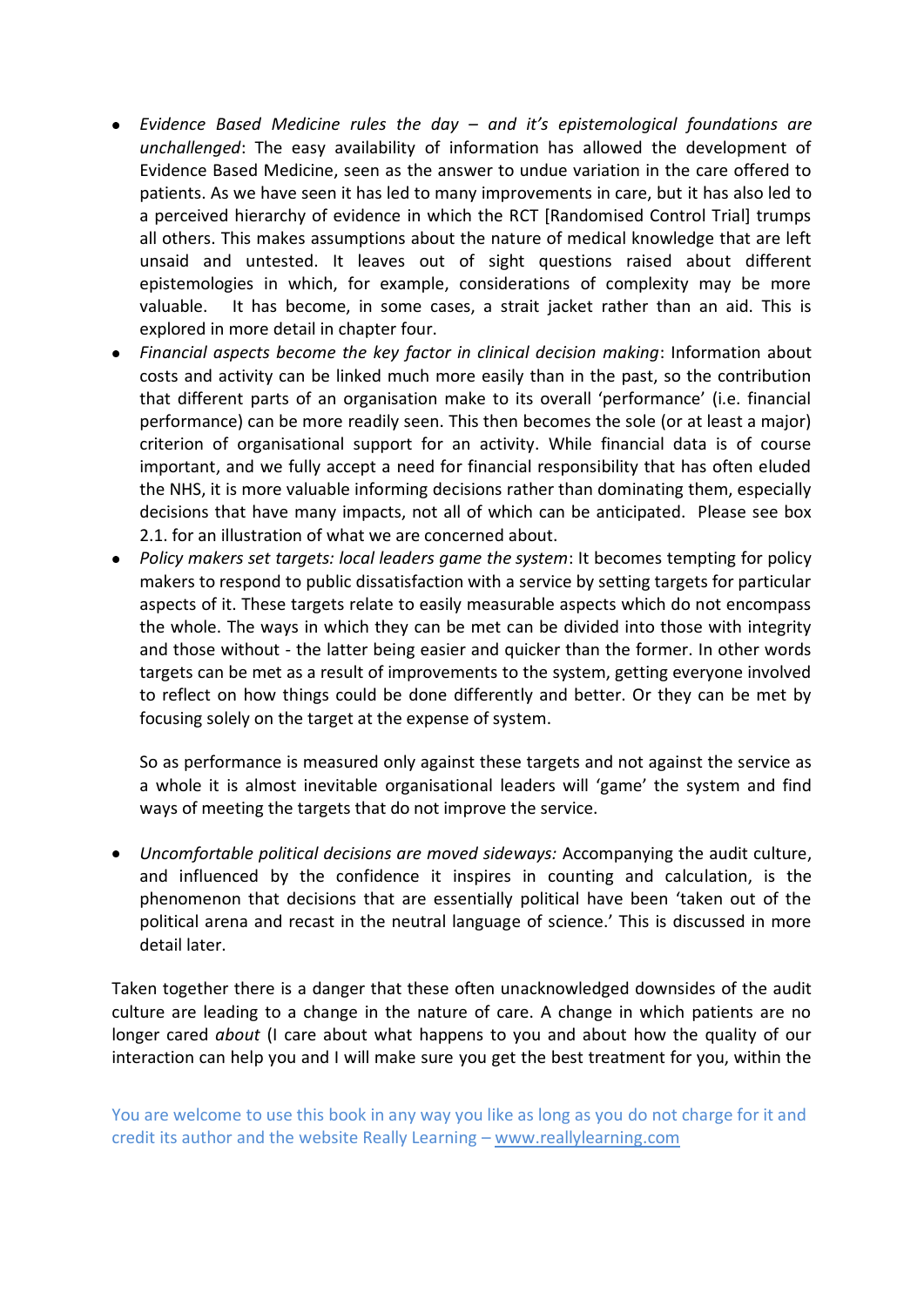resources available) but cared *for* (you have condition X for which the best, evidence based, most cost effective treatment is Y. I will make sure you get Y).

We can see this by considering the impact of the audit culture on the health care practitioner dealing with a patient, where it results in:

- An agenda for the care they offer that is neither theirs nor the patient's but is imposed in response to governmental or organisational targets
- Pressure to deliver only care that is evidence based (i.e. that for which the RCT evidence is available) and to ignore other kinds of evidence (even the patient's own experience and worries).
- The knowledge that taking a risk (even a well considered one) may lead to litigation and that if it does organisational support may not be forthcoming.
- Pressure from government, organisational managers and some patients to focus on particular care processes rather than on the patient.
- An uncomfortable clash between two views of professional identity: the autonomous practitioner making a valuable contribution to society through interpretive application of their expertise versus a 'depersonalized unit of economic resource whose productivity and performance must be constantly measured and enhanced'.<sup>7</sup>
- What is more, even when HCPs support particular policy intentions when they are declared by policy makers they do not recognise those intentions in the onerous lists of 'must do's that arrive on their desks months later, having passed through many layers of well intentioned policy implementers each adding a level of detail that enables performance to be audited and reported upon.

Now before we are dismissed as Luddites or romantics, we need to make clear that we all acknowledge that it is important to use data and that there are very many positive aspects of an audit orientation. **We cannot and absolutely do not wish to turn the clock back.** However we believe we should take seriously the way professionals describe the negative aspects of the audit culture and the disempowering impact it has on them.

When features of the audit culture are advanced by policy makers and managers, and health care professionals feel the approach is one sided – necessary but not sufficient – they find that when they seek to have a debate about the importance of other factors (not so amenable to being counted) they are misunderstood, judged to be 'off the pace', left out of decision making, disenfranchised.

As a result they stop engaging in constructive dialogue and in so doing one of the foundation stones of professionalism is threatened: the earned right to professional

-

 $^7$  Strathern M Ed [2000] Audit Cultures Ch 2 The quote continues 'Thus audit technologies transform professional, collegial and personal identities'.

You are welcome to use this book in any way you like as long as you do not charge for it and credit its author and the website Really Learning – www.reallylearning.com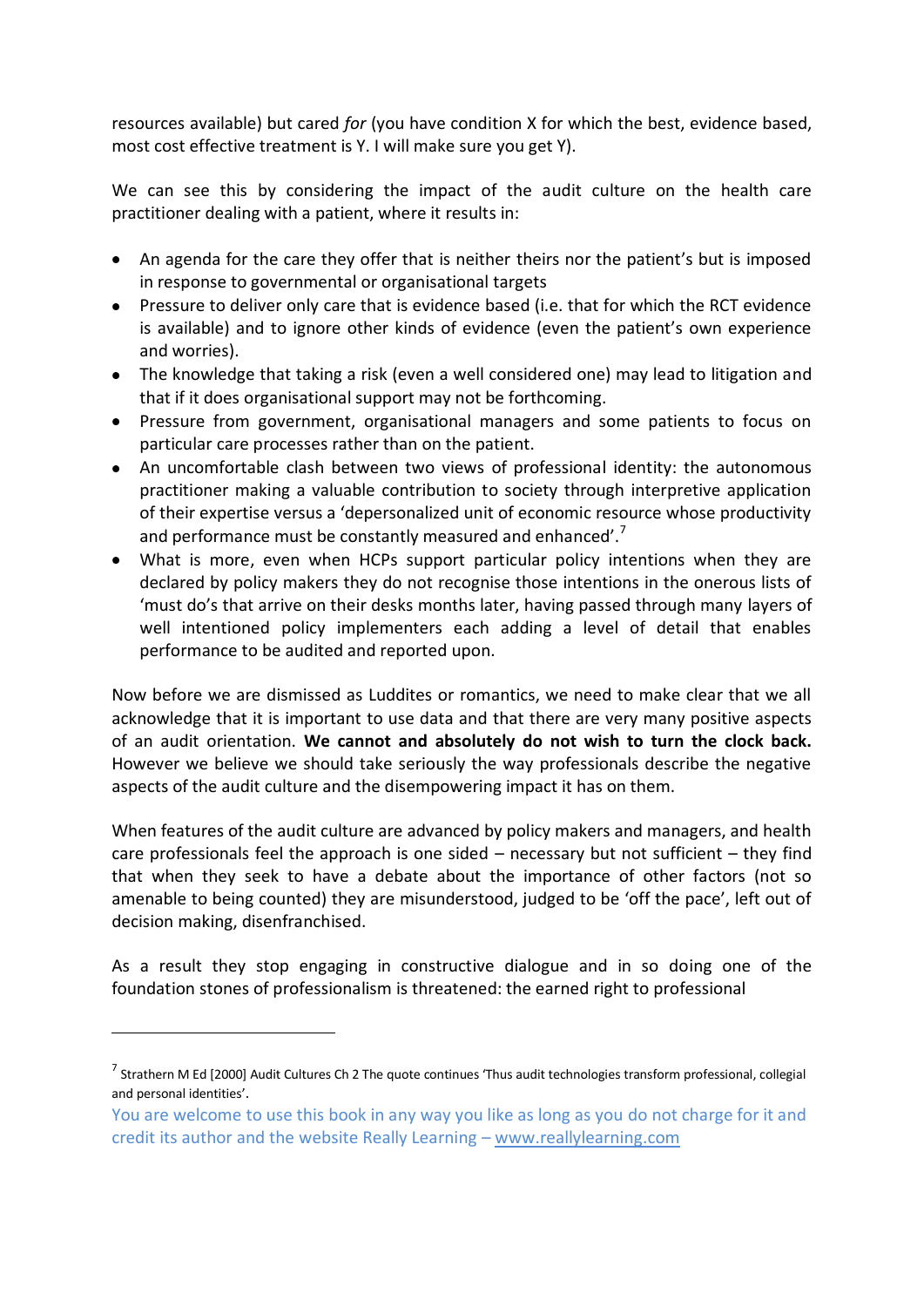#### **Box 2.1**

-

*Participants of a workshop about this work were invited to bring with them examples of good and bad care that they themselves had witnessed. This is one of those brought.*

'I was a ward sister on a rehab ward in a district general hospital.

A woman age 50 was admitted who had recently had a heart attack, but she was admitted with weakness in her legs which made it difficult for her to walk. The week she had been admitted she had hoped to return to live in New Zealand and had given up her flat and been staying with friends. It proved very difficult to diagnose what was causing this weakness but gradually she deteriorated and lost the use of her legs and gradually became weaker and weaker until she was no longer able to lift her head.

During these weeks and months, we as a team cared for all her physical needs, and also provided emotional support during a very frightening time. Eventually she was diagnosed with an extremely rare syndrome and had various forms of treatment including radiotherapy and a stem cell transplant. Some of these treatments took place in other hospitals but she always returned to us for rehab.

After being successfully treated she required months of intensive rehabilitation until eventually she was able to fly home to New Zealand.

I look back on the care we gave her as being of a very high standard. However soon after, the rehab ward was closed and one of the reasons given for this was that it was too expensive, patients stayed too long and this patient was cited as an example of what was wrong with the ward<sup>8</sup>.

I have heard recently that she is now able take steps in the gym and is living independently and that gives me immense satisfaction.

 $^8$  Just to be clear about this. We are not for a moment saying that financial considerations are not important, we believe deeply that they are. At a societal level however the costs of these rare cases can be afforded in a way they cannot at a local level, that is why we have a national and not only a local health service. We have to find a way of making the money flow, the alternative of not offering the care is simply inhumane. The ability to count costs more easily than benefits distorts, in an *audit culture*, our decision making priorities towards the inhumane.

You are welcome to use this book in any way you like as long as you do not charge for it and credit its author and the website Really Learning – www.reallylearning.com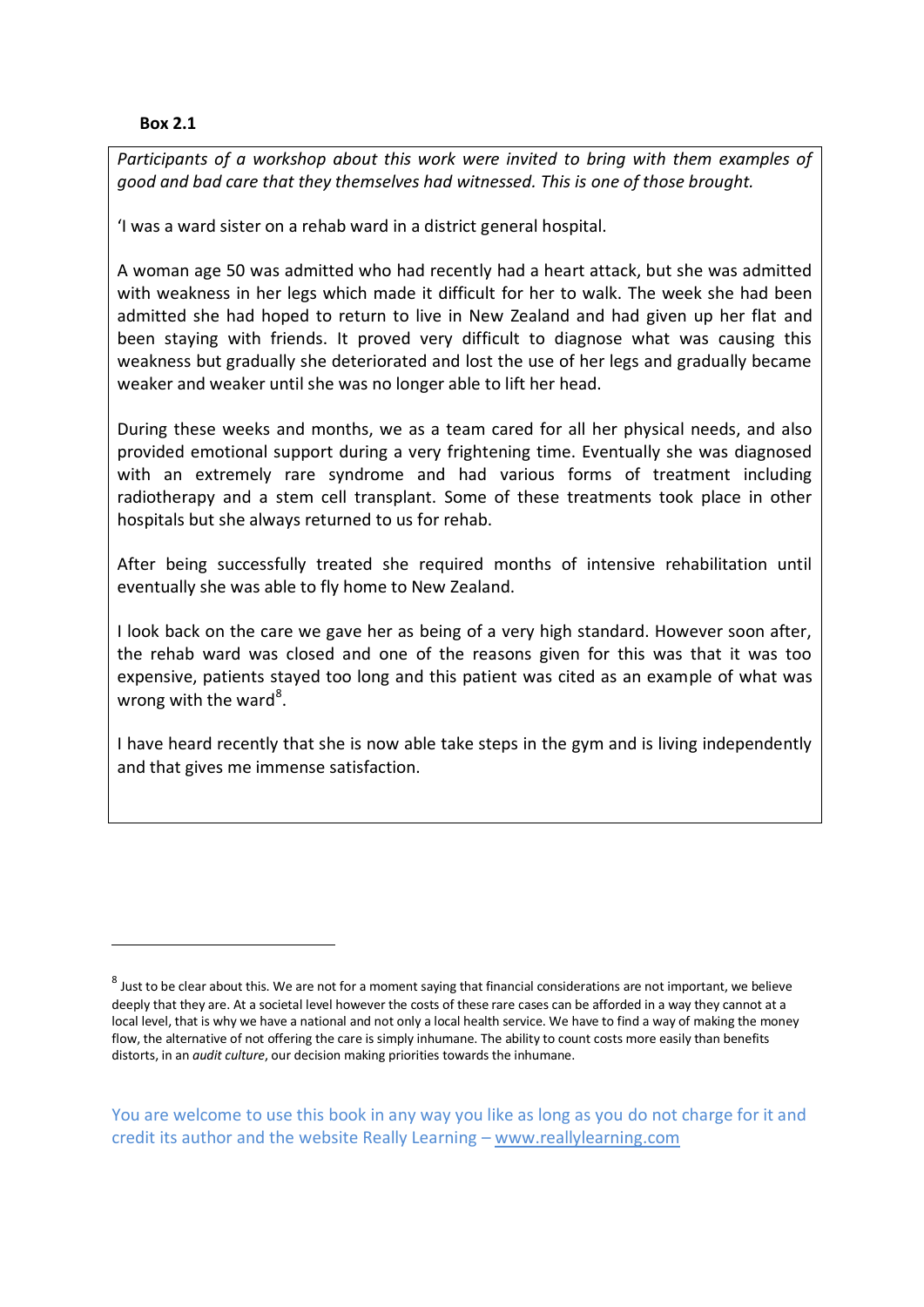autonomy<sup>9</sup>. Where there is no opportunity for dialogue and debate, because advocates of audit misjudge those who have reservations, then the audit culture becomes the accepted norm and health care professionals find themselves hostile to it without being able to articulate what it is they find so wrong about this. At the same time they are seen by managers and policy makers to be resisting change and a vicious circle ensues.

# *Factor Three: the Triumph of Reason and Managerialism*

-

While the audit culture was enabled and fuelled by the digital revolution its origins are much older. Arguably it started with double entry book keeping in the fifteenth century but it is unquestionably associated with the flowering of management over the last hundred years, as a distinct set of practices and approaches that can be applied in any field at any time. Taught in the business schools that developed within US universities in the early twentieth century it has become one of the most popular university subject areas.

John Ralston Saul, a Canadian political philosopher who has himself experience of the management and business worlds argues in his book Voltaire's Bastards that this management method is one example of *reason* separating itself from, and out distancing, the other 'more or less recognised human characteristics of spirit, appetite, faith and emotion, and also intuition, will and experience'.

When Voltaire advocated the use of reason as a basis for society, Saul argues, it was to oppose the arbitrary use of power by an immoveable elite – the aristocracy. Were Voltaire to return today he would be horrified to see how 'dictatorship of the absolute monarchs has been replaced by that of absolute reason'. 'It has reached an imbalance so extreme that the mythological importance of reason obscures all else and has driven the other elements into the marginal frontiers of doubtful respectability'.

In the discussion that follows we look at the development of a particular management method and how it exemplifies this wider insistence on the value of reason and logic over other ways of knowing. Please note that as we do so we are not doubting that individual managers can add value, nor indeed that there are many highly effective and even inspiring managers. We are not anti managers, merely reflecting on a particular (and increasingly dominant) style of management. One which Henry Mintzberg has termed MANAGERIALISM (capital letters are his).

<sup>&</sup>lt;sup>9</sup> That right is earned by being willing and able to talk about the roles of professionals in a changing society, and by remaining in touch with what patients value in a relationship with a health care professional. We will discuss this further in Chapter Four

You are welcome to use this book in any way you like as long as you do not charge for it and credit its author and the website Really Learning – www.reallylearning.com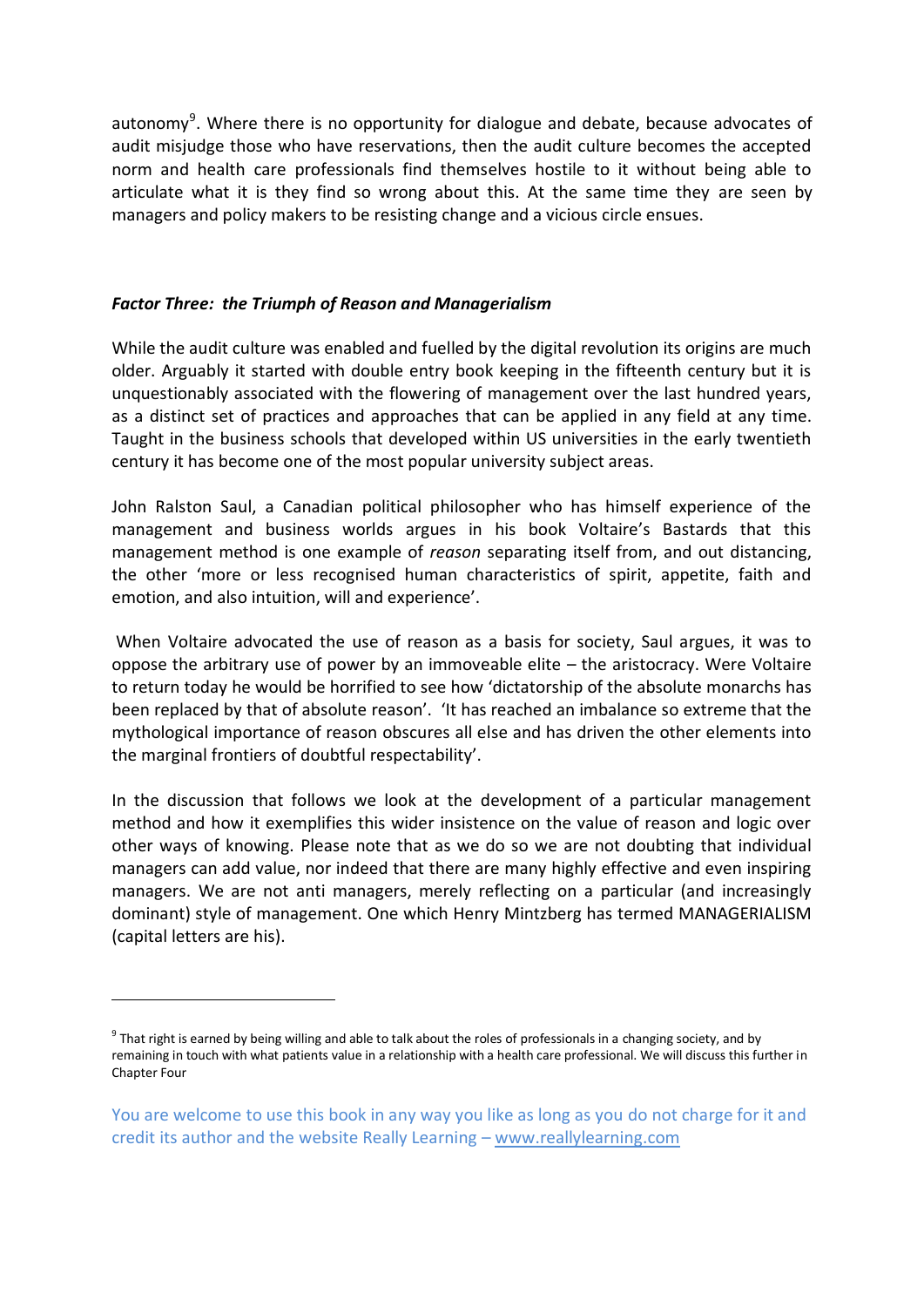At the heart of teaching at the most prestigious business schools is the case study method in which information about a business or industry is taken away from its rich, complex reality and turned into a 10-20 page description. In this move from reality to story all sorts of things happen. Humans described in them become a set of rational interests, nothing like the people we meet in real life who have emotions and beliefs and experiences all of which influence (even govern) our choices and behaviours as much as does our rational self interest. For better or worse but certainly for richer, we are all much more vivid, complex and interesting than are the ciphers represented in these case studies. The same is true of the settings depicted. As a result the situation is turned from a 'mess' into a 'puzzle', $^{10}$ something that can be solved using the formidable intellect of the students and the logical decision methods of their teachers.

So management is taught and has developed in ways that allow logic and reason to trump all other ways of knowing what is really going on in a situation $^{11}$ .

The rise of this management method has accompanied the increasing size of organisations, and perhaps this is inevitable. Once you cannot know the people in your organisation, and the messiness of the situations they are dealing with, then you have to steer by a set of numbers or other abstractions (such as replacing people with a set of rational interests) and not by what is really happening.

And once you have replaced the need to know reality with a set of numbers and 'facts' that you can collect, then the size of organisations that can be managed has no limit.

Saul argues that our belief in reason and management is just that, a belief. '*Today we are in the midst of a theology of pure power. The new priest is the technocrat, the man who understands the organisation, makes use of the technology and controls access to the information –which is a compendium of 'facts*''. What is more, because the belief is so firmly held it is invisible and hence impossible to argue against: *'To argue against reason means arguing as an idiot or an entertainer who seeks only to amuse. The structures of argument have been co-opted so completely by those who work the system that when an individual* 

<u>.</u>

 $10$  Russell Ackoff the systems theorist is credited with the distinction between puzzles (a conundrum to which there is an answer, it may take a while to find it or a number of experts to ask, but there is one), a problem (a conundrum to which there is no right answer merely better or worse ways of dealing with it) and a mess (a dynamic interactive system of problems). A similar distinction is explored more fully in Chapter Four.

 $11$  Unfortunately management can be sadly ill informed by other bodies of knowledge and with little examination of its underlying epistemology (how it is thinking and the assumptions that this rests on). Much of its research is incestuous, for example asking current managers for their views about good management, or measuring yardsticks defined as critical by managers rather than anyone else involved, or asking what they think they do rather than observing what they *do* do. And it then often draws on literature searches that encompass only management, leadership and economic literature.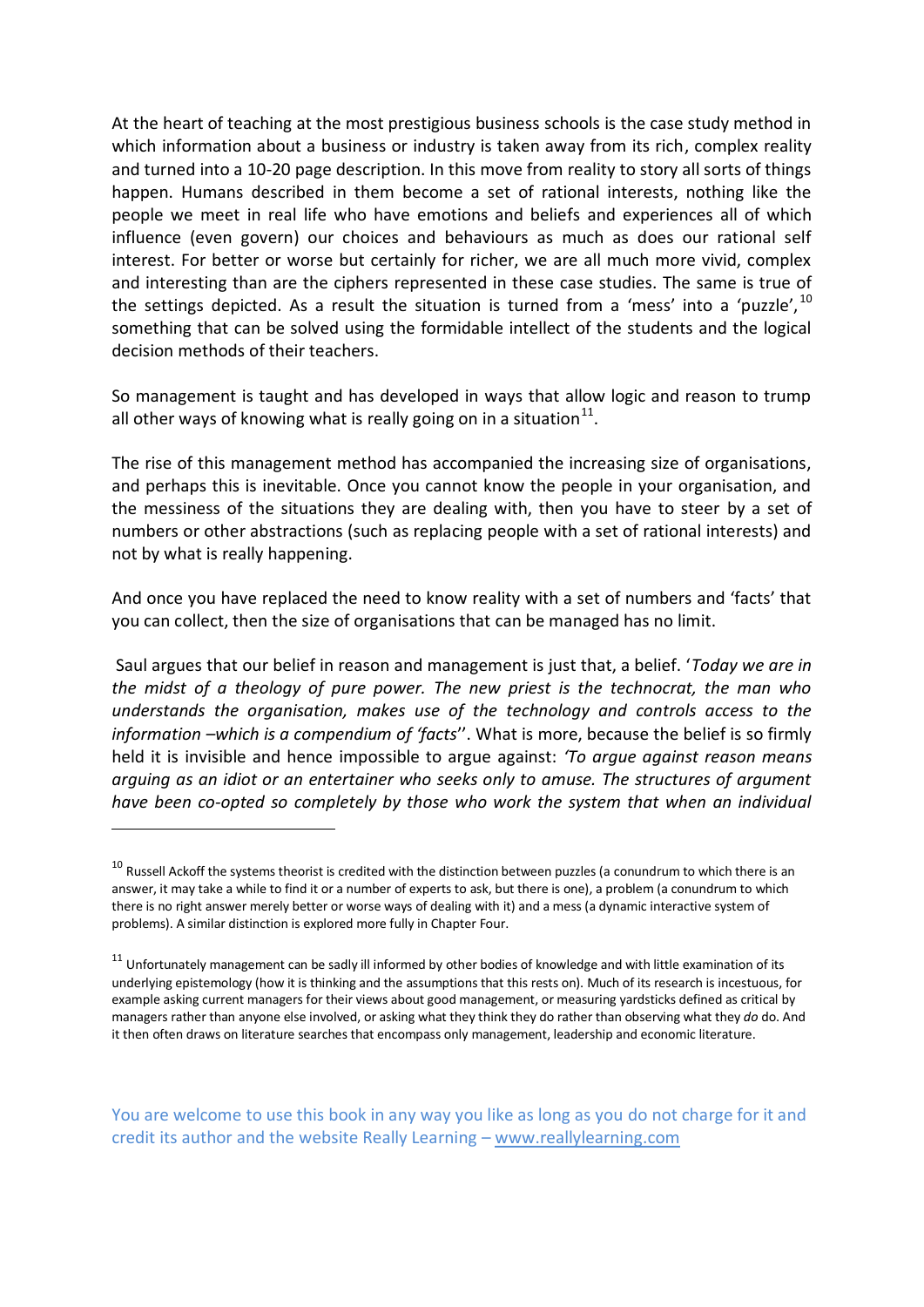# *reaches for words and phrases which he senses will express his case he finds they are already in active use in the service of power'.*

Had the application of management methods yielded consistently positive results we might then have to accept the virtue of privileging reason over experience, however they have not. If we look at what happens when reason is detached from experience, values, desires, beliefs and meaning we come across examples such as the following:

- Business Process Reengineering (a process of the 1990s in which whole organisations were completely redesigned around an idea that had no evidence to support it, only logic, and failed utterly)
- The dominance of Evidence Based Medicine in domains where it is inappropriate. While evidence informed decisions are vital, decisions dictated by the kind of evidence privileged in EBM are appropriate in only certain contexts. (Before you reject our argument here please see Chapter Four for a further exploration of this)
- QALYs advocated as the basis for resource allocation decisions. (Again, see later in  $\bullet$ this chapter)
- The turning of every rich policy idea into a set of well intentioned, rigid descriptions and prescriptive guidelines. (Chapter Three)
- Rich terms and ideas being operationalised in impoverished ways (e.g. 'patient safety' is translated merely into targets for cleanliness)
- The dominance of explanation over empathy. HCPs and  $HCOs^{12}$  no longer apologising or empathising with the distress expressed by people about their care – instead explaining why it is how it is  $13$

And in spite of manifest signs of failure we have no means of questioning the underlying method. When there is 'expression of any unstructured doubt<sup>14</sup>... it is 'automatically categorised as naïve or idealistic, or bad for the economy or for jobs'.

We have lost sight of the fact that this is only one way of looking at and understanding organisations. We fail to observe that when we leave out feelings, deeply held values, the meaning people place on and derive from aspects of their work then our logic can so easily lead us to many, many 'reasonable' heartless decisions.

-

<sup>&</sup>lt;sup>12</sup> Healthcare organisations

<sup>&</sup>lt;sup>13</sup> In a similar way that children and adolescents protest their good intentions when their actions cause distress.

<sup>&</sup>lt;sup>14</sup> unstructured doubt is doubt rooted in something other than pure logic e.g. experience, intuition, tacit knowledge and the deep understanding this embodies but which cannot be expressed in ways the person using only reason can understand - or even recognise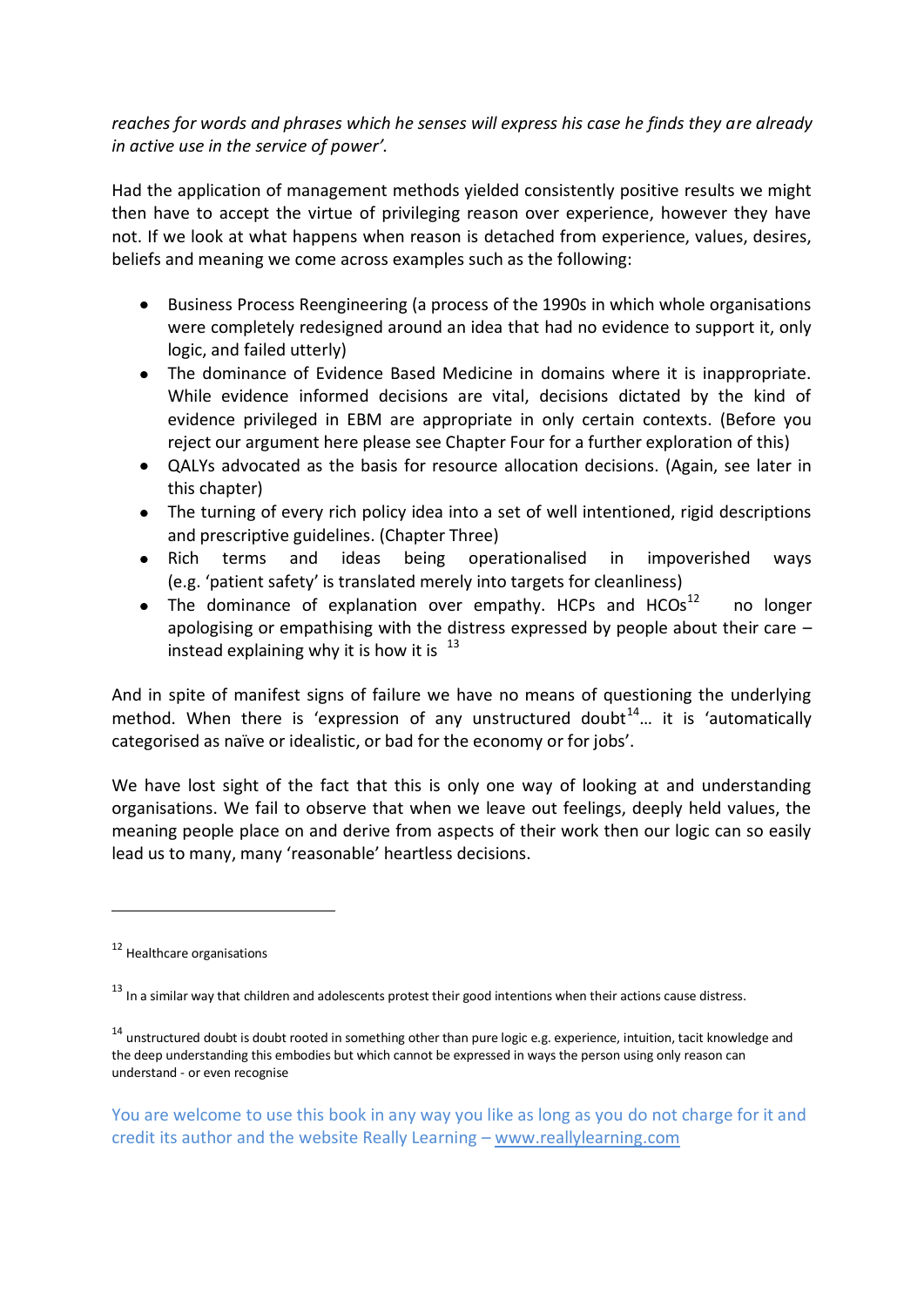And yet in spite of this there always are people who do resist these reasonable decisions. And many more of us than actively fight against the explanations of those who espouse only logic, do experience an increasing sense of overall distrust. Distrust of spin, and of political and managerial success stories – especially when these are accompanied by a what we perceive to be a failure of common sense and ordinary humanity. As Saul describes, the 'phenomenon of technocrats… versus practical humanists plays itself out in every sector of our society. It is endlessly repeated with the same imbalance and the same results. The more these conflicts are examined the clearer it becomes that certain of our most important instincts- the democratic, the practical the imaginative – are profound enemies of the dominant rational approach' <sup>15</sup>

So we suggest that the managers who genuinely add value to the teams, services or organisations they manage are those practical humanists rather than the technocrats. People who use data and logic but also draw upon experience, tacit knowledge and intuition. People who are in touch with other aspects of themselves and others than their brains.

But of course if logic is the answer to every problem then only people who can reliably draw on logic are valued and recruited. So these practical humanists are under-represented in senior positions. Indeed we now have a requirement in many job descriptions for 'emotional intelligence', people who will be able to draw on reason and not be diverted by emotional responses. In this way we are turning our bureaucracies inwards so that we engage in 'governance of the soul', and are appointing, to run our organisations (or even join them), only people who can achieve this.

How has this happened? We are now in the hands of a self perpetuating elite. In the West we now have elites in every country who have been trained in the same way – whether this is Harvard, the ENAs in France, or the elite schools of any country. And the elite believes that it is acting in the best interests of all.<sup>16</sup> A sociologist might describe the phenomenon as 'professional capture'.

As an example of this capture, it is noticeable that in the wider economy as well as in health care, and right across the West, there has been a massive increase in salaries for top managers. NHS top salaries exemplify this. As jobs became bigger and more complex and more important (and therefore needed the 'best' people) so salaries leapt.

<u>.</u>

<sup>15</sup> Saul. Ibid.

<sup>&</sup>lt;sup>16</sup> Ibid 'like all functioning elites they seek to perpetuate themselves for the general good. As always this involves the creation of an education system'.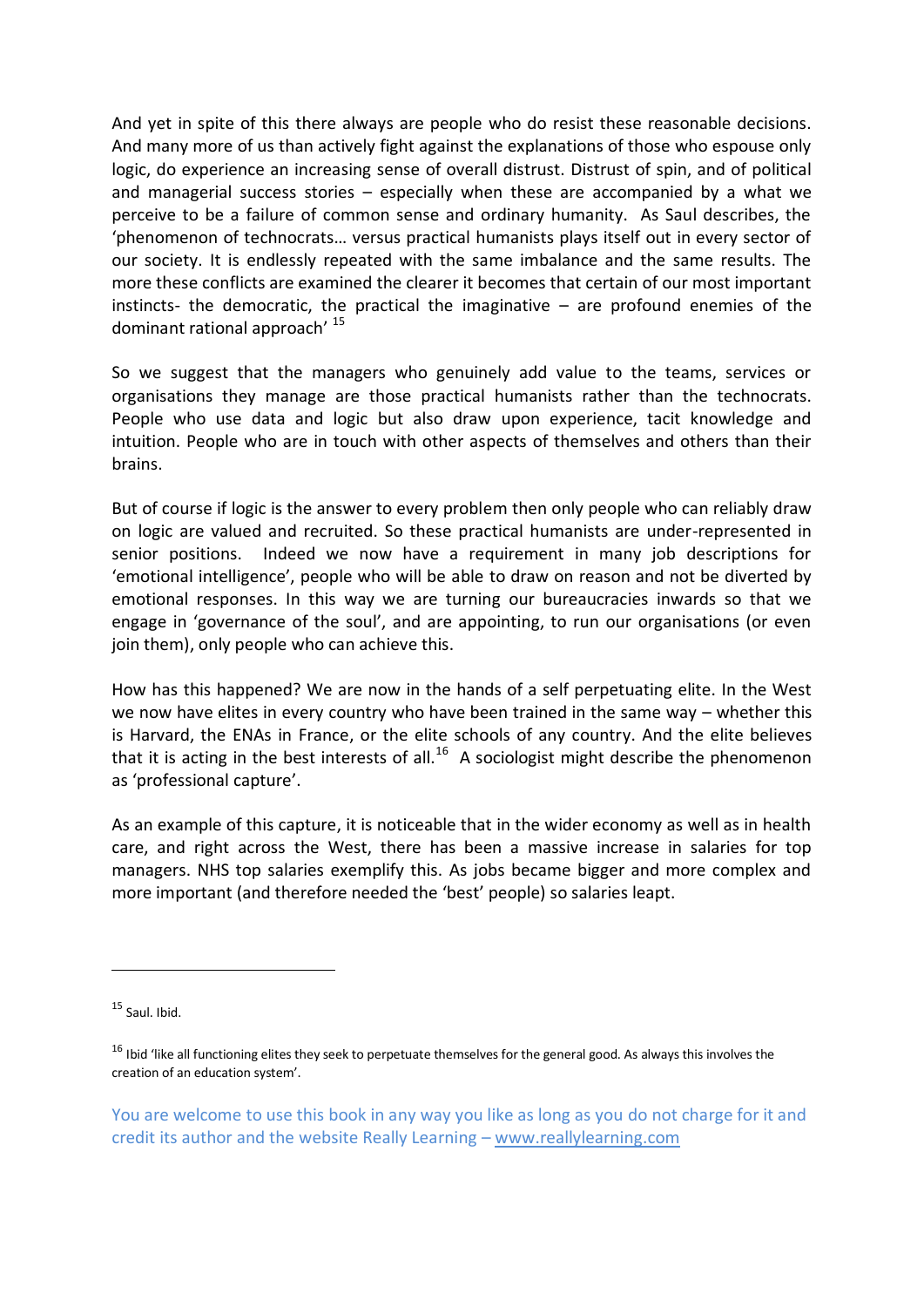This raises the question: are some jobs too big to be done and too important to risk giving to one person?<sup>17</sup> But of course part of the professional capture, the rationale for an elite, is the engendered belief in some people having been sprinkled with pixie dust so they are no longer mortals but 'leaders'.

Before we are deemed to be unremittingly hostile to managers and management may we point out that we are not. Many people complain about the number of managers in the NHS, Saul would probably argue that it is not only the *number* that is the issue but the *method*.

What we are arguing for is management that certainly uses reason and analysis but also values and uses experience, feelings, a belief in others, and an ability to articulate a direction of travel for the organisation that encompasses the enthusiasm and concerns of others. This is so far from the kind of management that is currently valued as to sound old fashioned and out of date. And yet we know that many managers feel they are uncomfortable about the persona they have to wear when at work, the bullying and steam rolling they are required to undertake. And we should be even more worried about those who are not uncomfortable with this.

## *Factor Four: a Change in the Nature of Politics*

Just as the digital revolution has fanned the flames of the audit culture, so it has accompanied and fuelled a change in the nature of politics.

Historically democracy has been described as a process of 'becoming', in which people become more able (in terms of competence and character) to reconcile different interests within society. Indeed the election of a governing body was once the outcome of democracy and not its purpose. So it inevitably involved dispute and the conciliation of conflict and a certain 'politicalness'. Not any more. Sheldon Wolin observes that 'Politics has become the rational administration of liberalism, where liberalism is defined as freedom, private industry and un-coerced relations between individuals' and he suggests that because it has been replaced by management procedures and market mechanisms we need to *rediscover* 'politicalness', i.e. 'the capacity for developing into beings who know and value what it means to participate in and be responsible for the care and improvement of our common and collective life'.

Alasdair McIntyre also notes that 'The modern state is run by oligarchies disguised as liberal democracies in which what passes for debate is the antithesis of serious intellectual enguiry.<sup>18</sup> Philip Blond, reflecting on how politicalness can be developed, suggests that

-

<sup>&</sup>lt;sup>17</sup> Especially when in reality the same individuals moved around the same strata of the system at ever higher salaries

 $18$  After Virtue, a study in moral theory

You are welcome to use this book in any way you like as long as you do not charge for it and credit its author and the website Really Learning – www.reallylearning.com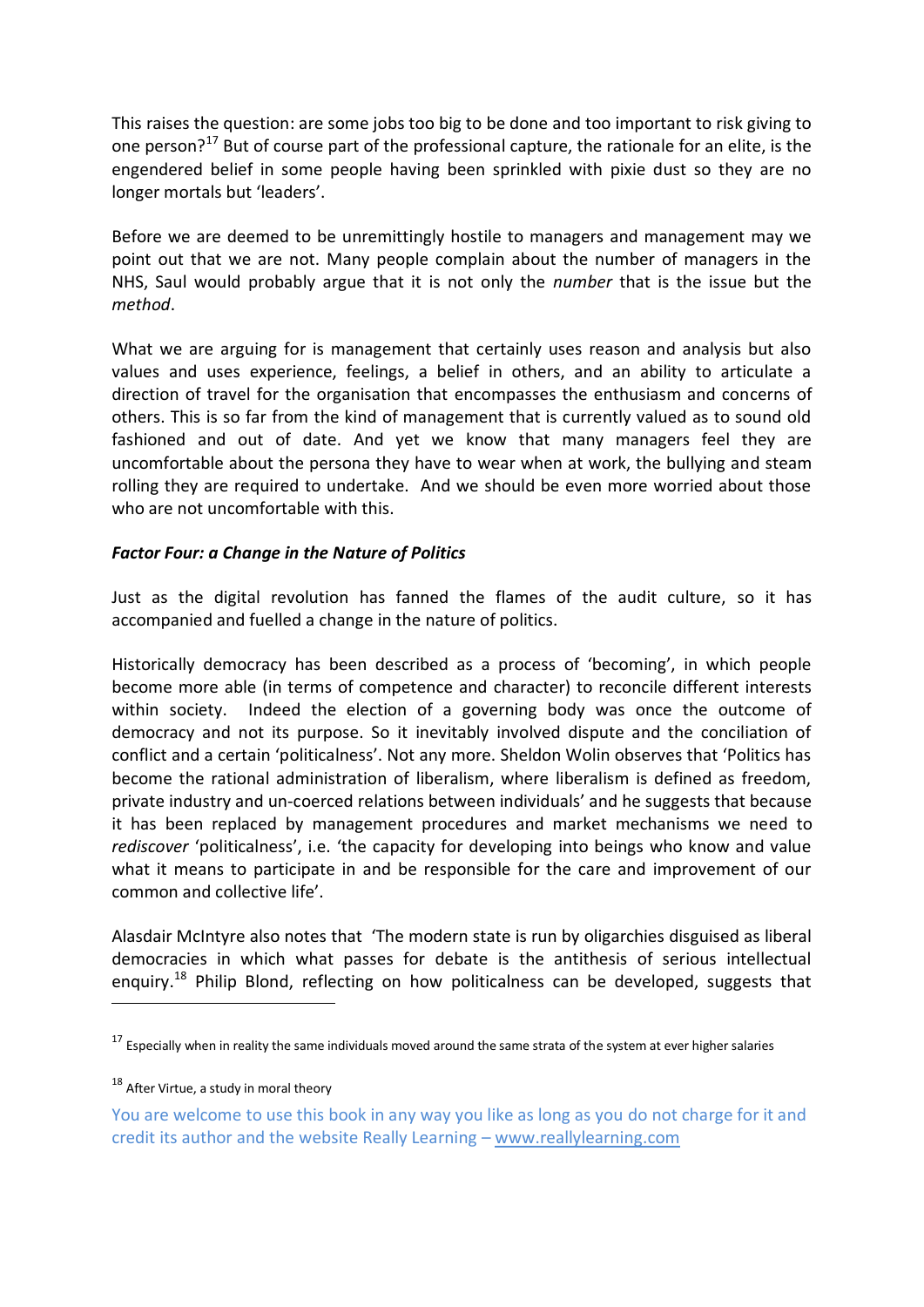serious enquiry has to emerge from *local* reflection and *local* political life, constructing in local communities a sense of the common good and translating that into things we can see and feel: services and buildings.

We will look later at the importance of developing 'politicalness' within health care but first let us look at what changes there have been in the nature of politics and see how these have been fuelled by the digital revolution. How it has, for example, influenced profoundly the behaviours of the politicians and the characteristics of the arguments that win elections.

#### *Appealing to voters*

<u>.</u>

As a result of mass communications politicians are elected on the basis of televisually appealing sound bites and on being able to justify their actions via the 'infotainment' industry.

Being able to defend decisions, in an era when details of the conversations that led to them can now be accessed through FoI Act procedures (and sometimes by phone video clips on YouTube) now requires that politicians say nothing of any consequence or that they hedge comments around with so many caveats as to be worthless. Thus, as Saul puts it, there is a belief that 'public policy must emerge mysteriously, fully formed.' But, as he points out, 'The proper debating of policy is not smooth, Words are not air. Talk is not a waste of time. Arguing is useful. And speed is irrelevant unless there is a war on.'

Thus the kind of dialogue that could result in good policy is increasingly difficult. Policy is now about intentions, and about delivery, enforced through special delivery units set up to monitor performance against arbitrarily set targets. This performance can then be trumpeted in the media, whether or not it accords with the wishes or experiences of people on the ground.<sup>19</sup>

Furthermore, to increase their popularity (or decrease the risk of unpopularity) politicians increasingly leave decisions where the just or wise outcome is likely to be unpopular, to 'neutral' bodies such as NICE or the Bank of England. Or of course to the market. However, this lack of real debate, far from reassuring the public leads to a growing distrust between politicians and public.

<sup>&</sup>lt;sup>19</sup> As a result, as Saul argues, 'throughout the West we are led by elected and non-elected elites who do not believe in the public. They cooperate with the established systems of democracy but they do not believe in the value of the public's confidence. Nor do they believe in the existence of a public moral code. This means that in dealing with the public they find it easier to appeal to the lowest common denominator in each of us. That this succeeds reinforces their contempt for a public apparently capable of nothing better. They do not take into account that the public, like any of its members, is in fact capable of the highest and the lowest. '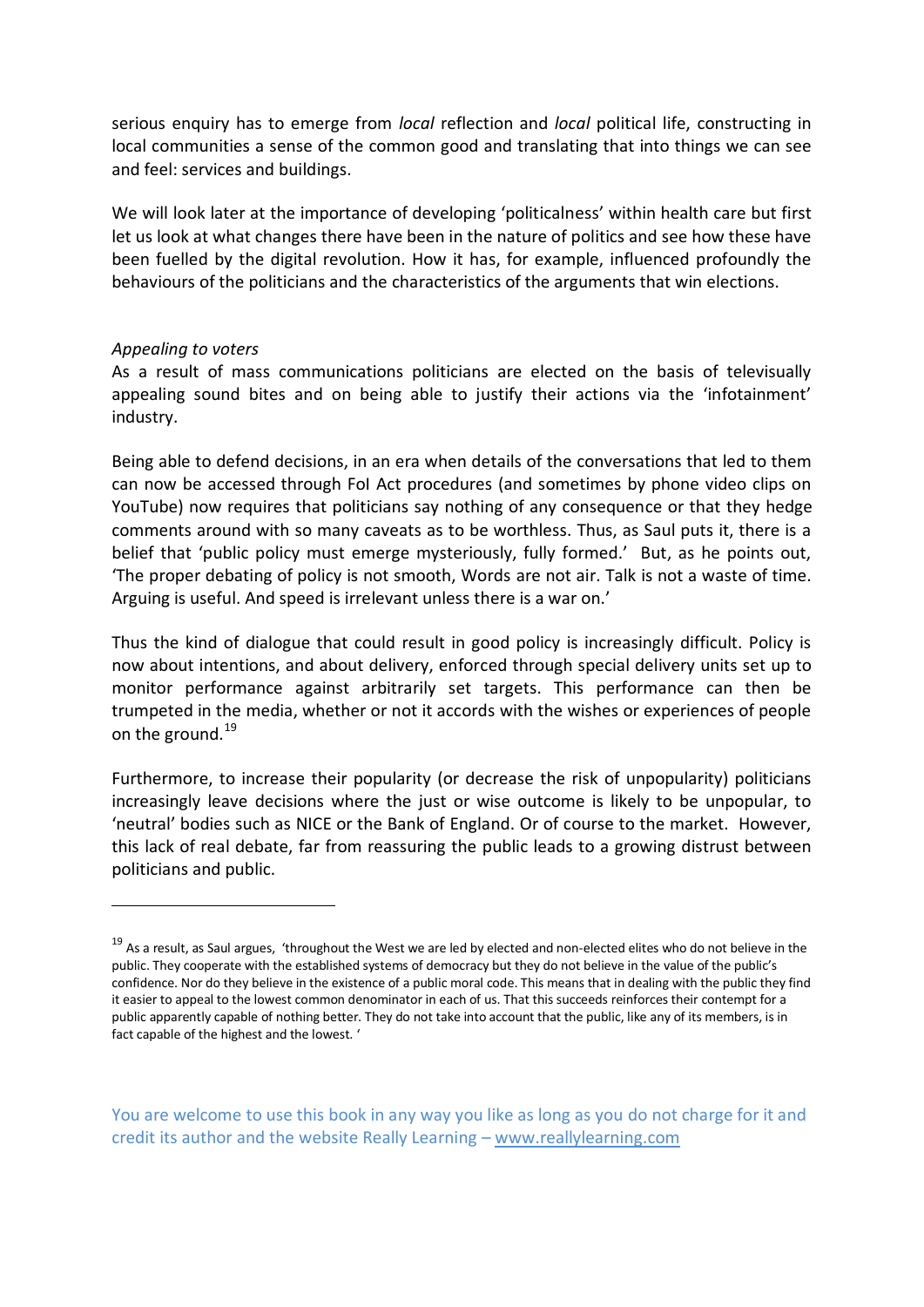What does this mean in healthcare? It means the introduction and advocacy of a quasi market. Resolutely dissimilar from a genuine market place in which consumers shape services by virtue of their many individual purchasing decisions from a range of competing suppliers, the quasi market seeks to feature many aspects of the genuine article (such as choice, competition, efficiency, innovation).

What it also means however is that decisions reconciling different interests (between different groups of patients for scarce resources for example) are no longer taken by the people whose profession this is (politicians) but are left to 'the market': the commissioners of care contracting with care providers. But the commissioners are not the consumers, so someone has to turn these impersonal commissioning decisions into lived reality for patients – and that role falls to front line staff.

This has led to many professionals trying to fulfil more than one role, and roles where the aims and decisions are different, within the same encounter with a patient. The anxiety induced in both professional and patient as a result has led to an expensive and unsatisfactory vicious circle in which (in arbitrary, not causal, order):

- Professionals feel alienated from the patient in front of them and from patients in general
- Patients worry that the professional is operating as an agent of the state and not considering their welfare, and then express their own needs more forcefully as a result
- Patients feel alienated from professionals, for example feeling that they should not take up their precious appointments or time, and that they cannot get to see professionals when they want or need to.

In this situation both patients and professionals feel their relationship is with the State (and a rather malign and/or incompetent State) and lose a sense of having relations with a collective – society.

# *Politics as Administration of the Market*

-

Now that politics has become the rational administration of the market, so the emphasis, in public sector services as well as private, is on choice and competition. (Interestingly the market itself is not required to compete and be chosen as a model.)

But where does this belief in the efficacy of markets come from? From experience? From history? From convincing evidence? Actually no. Saul, among others<sup>20</sup>, is persuasive when

<sup>&</sup>lt;sup>20</sup> Saul is far from alone, the reason I quote from him extensively here is that his language is powerful and relates especially well to the issues we are exploring

You are welcome to use this book in any way you like as long as you do not charge for it and credit its author and the website Really Learning – www.reallylearning.com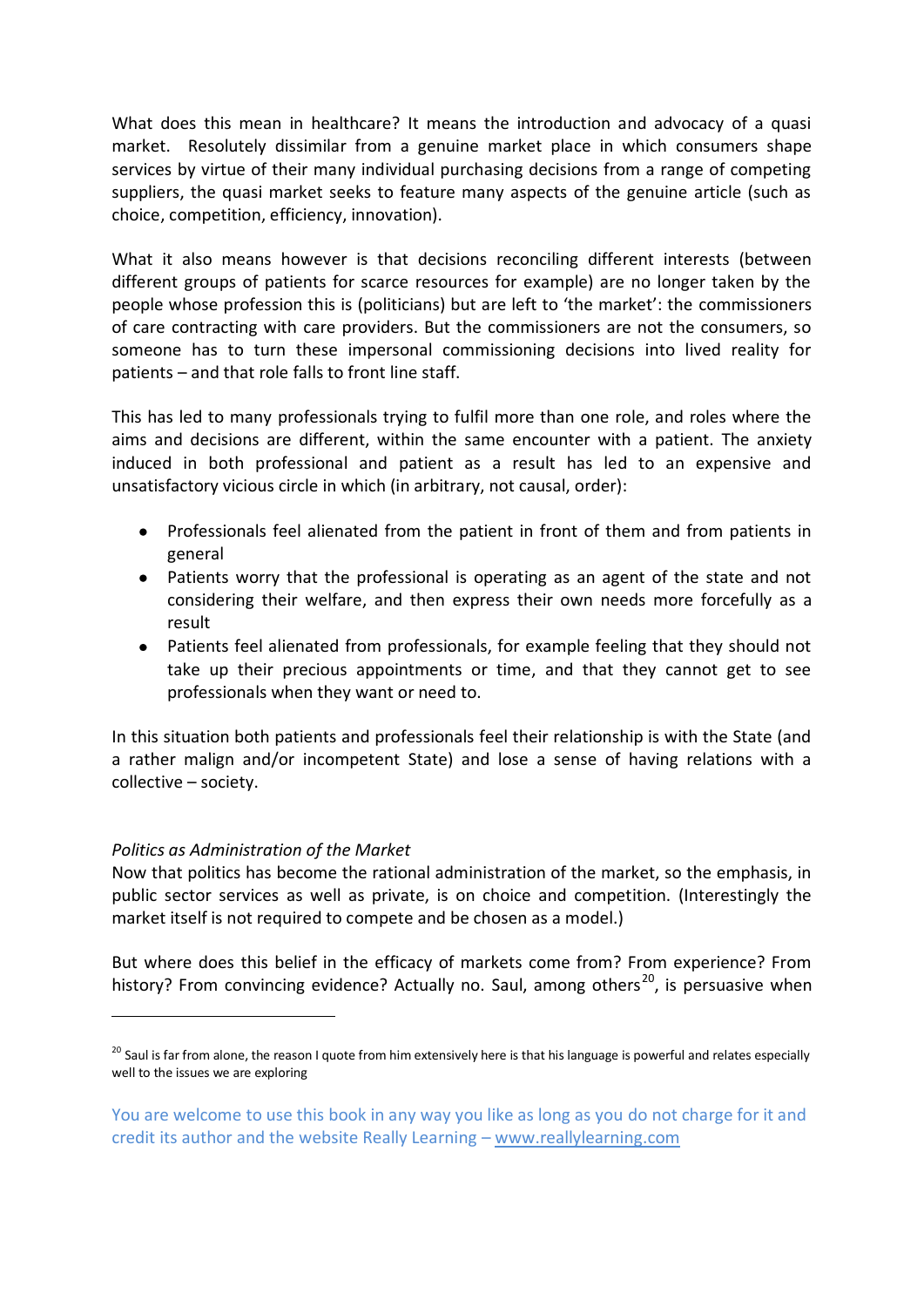he argues that globalization (the wider term for the market) is the result of 30 years of applying the thinking from a particular school of economics, and that it was (and is) presented as 'inevitable' when in fact it was an experiment.

How this has happened, Saul argues as follows.

The promise of globalisation was that it would increase wealth and well being because of multiple players competing to exploit the last hundred years of technical and theoretical breakthroughs – by letting commerce lead civilisation and allowing commerce to lead and regulate itself. Interestingly 'no serious thinker on any continent at any time has ever suggested this before'. In other words civilisation has been reformed from the perspective of economic leadership – 'for the first time in history the economic perspective is equated ('sotto voce') with people behaving in their own self interest'. He notes that throughout history societies have tried to find ways of balancing self interest with a concern for others and for society as a whole, and that this is the first time concern for society and others is to be enacted *through* self interest.

So what have been the results of Globalisation? It has indeed delivered very great increases in trade, and also in technology, especially information and communication technologies.

It has also led, according to Saul, to a reduction in public and social capacities, the vaporisation of money through imaginary market activities, lots of binding international agreements about the market and not any about work conditions, taxation, child labour, health, ... etc, the return of oligopolies and monopolies, a significant number of people in developing countries becoming poorer while statistics show them becoming richer (because of the things statistics measure), huge reductions in the amount of tax paid by corporations, a shift of the tax burden in almost every country from the wealthy to those on middle and low incomes (often through stealth taxes such as lotteries), increasing inequality of incomes within countries to the level they were at in the 1880s, steady increases in unemployment with the largest being in long term unemployed, major migrations around the world as richer countries import labour to take up menial roles their populations no longer want to take on, companies constantly moving manufacturing facilities to cheaper sources of labour building in 'boom and bust' cycles every time they enter a new country for this purpose.

How can this be? When there is so much more trade? So many people competing in their own interests to exploit the technology that will allow us to meet needs? Partly because much of the increase in trade is actually movements within multinational companies between countries to avoid tax. But what else? Could it be that the underlying assumptions are flawed? Throughout history, markets have been seen as essential but not of primary importance for the citizen or civilisation, and there has been constant argument about the balance of public and private enterprise. In other words that there is nothing inherently 'inevitable' about globalisation, inevitability has been a convenient tenet of an ideological argument, convenient in that, in the face of inevitability we have no choice but to toughen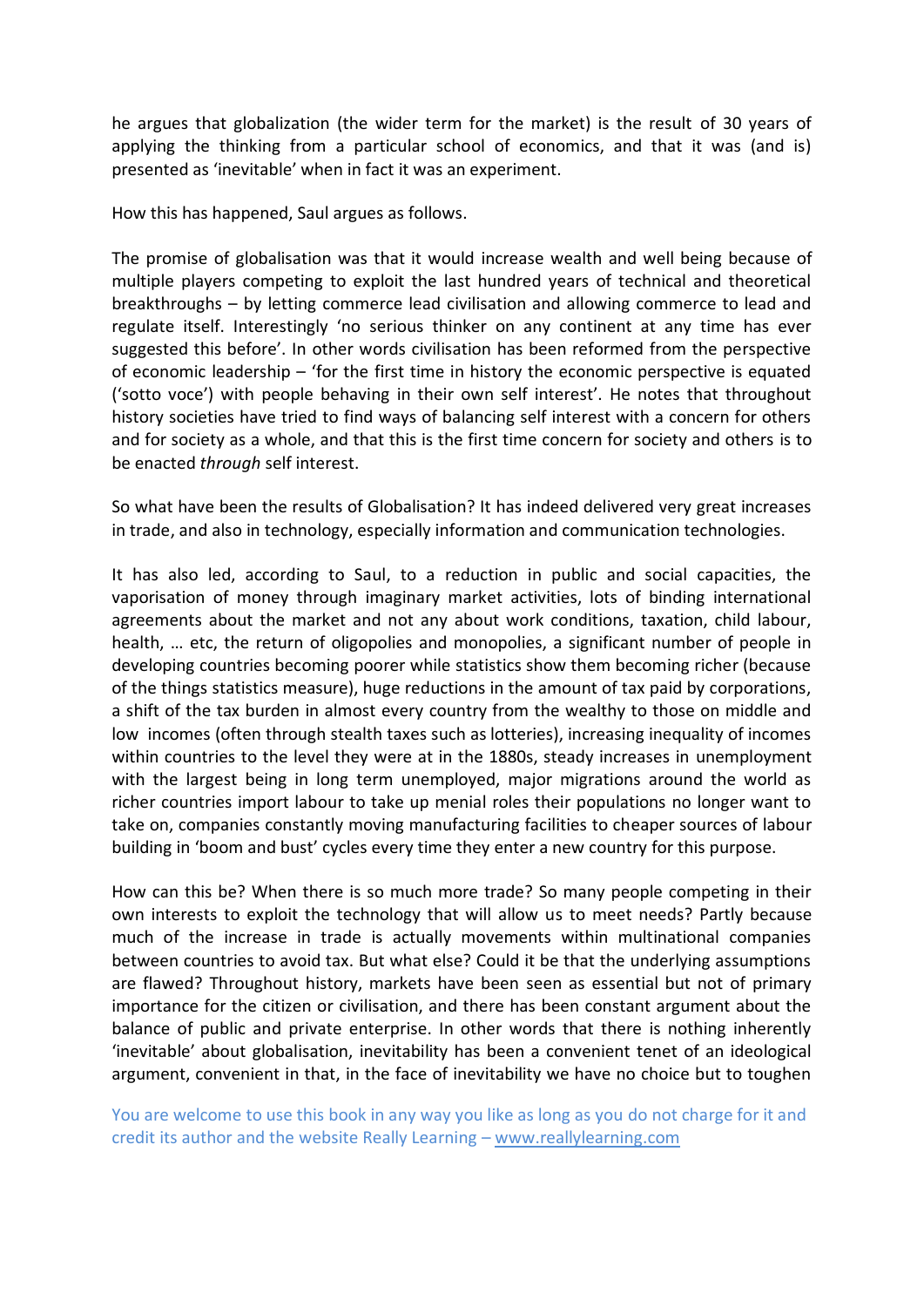up. Saul quotes Gerard Baker about the 'sadomonetarism of the ruling school of economists'. He notes that 'in a world of ideologies moderates are always wimps, wets, soft' and that when things get worse rather than better we are always exhorted to 'give it more time, these are big changes'.

No, this was a choice, a set of assumptions made from the '70s onwards, when as Saul observes we had the first generation of the technocratic elite coming to power, whose concept of efficiency took them away from their properly big concerns towards the things for which they were 'accountable' –held to account. For example bankers steered only by inflation statistics and not poverty figures or even the way money flows in an economy. These accountable 'technocrats' spanned industry, public sector and politics, and it was only a short step from there to politicians using globalisation as a reason why they could not make national policy decisions over anything that mattered, saying that their hands were tied. So globalisation is not an inevitable force of nature, it is the result of a MANAGERIALIST focus on efficiency and accountability, themselves resting on the false assumption that everything can be measured and counted.

One result of this has been that if politicians are seen as not able to influence anything of importance people don't see any difference in who they vote for, hence the decrease in voting figures across the West and a further move from politics and politicians to managerial administrations.

#### *The market in health care*

-

With politics now the rational administration of the market, globalization 'inevitable' and managerialism (sorry MANAGERIALISM) the method by which organisations can be stewarded into competitive shape, it was inevitable that market principles and practices would be introduced to the public sector.

There has been resistance to this introduction of market principles within public services and much of this resistance has been dismissed as self interested or ill informed, or naive. However as has been noted in Strathern [2000] 'For *anthropologists resistance to reforms is not to do with complacency, backwardness, laziness, inefficiency etc. Opposition is encapsulated in a whole symbolic complex through which people can feel their realities traduced*.' <sup>21</sup> To understand why the predominance of market concepts may be seen as negating something many professionals and patients see as vitally important (see their realities being traduced) we need to introduce some concepts from the literature on other kinds of economy.

<sup>21</sup> McDonald. M, Chapter 4, Audit Cultures Ed Strathern M [2000]

You are welcome to use this book in any way you like as long as you do not charge for it and credit its author and the website Really Learning – www.reallylearning.com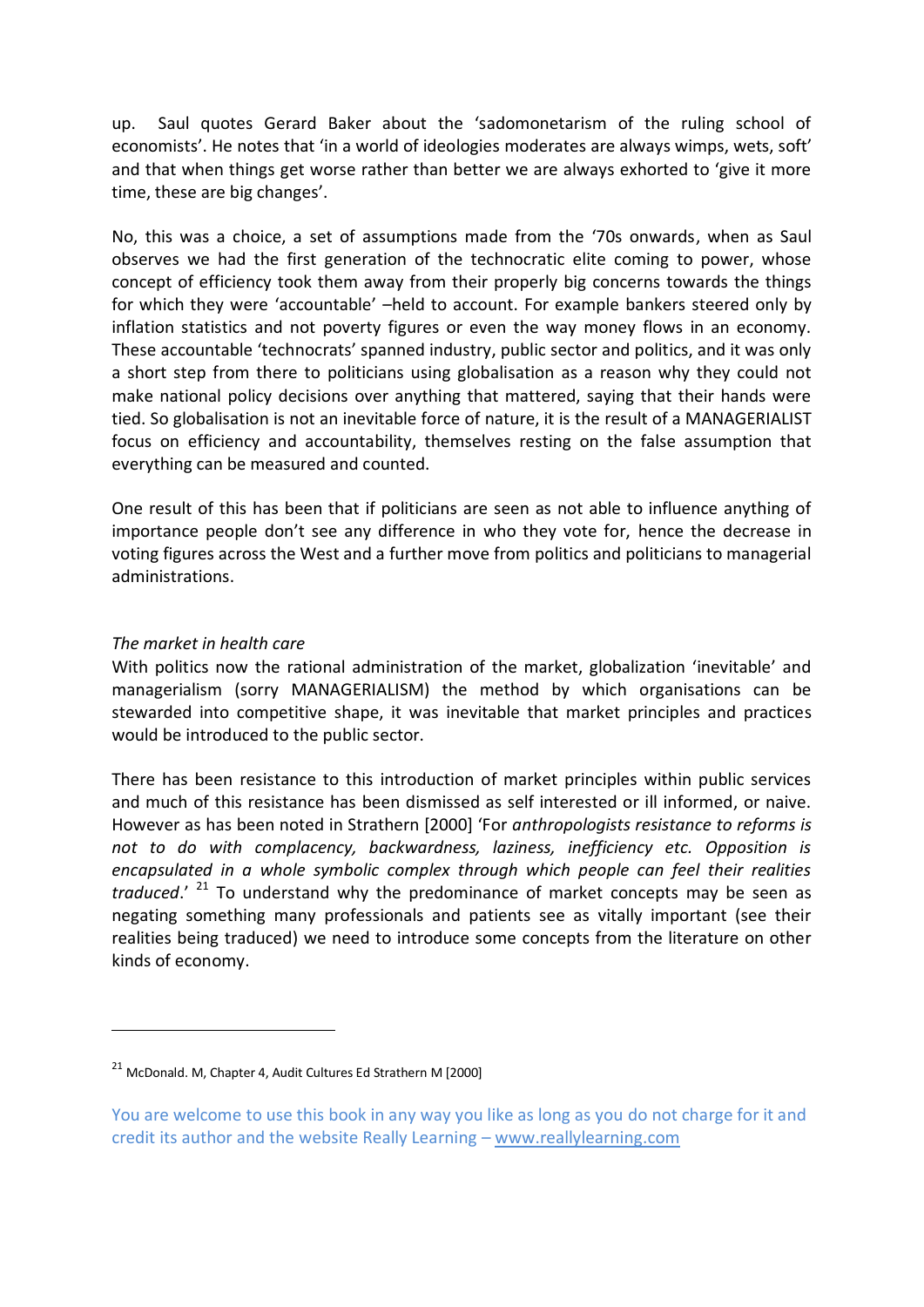It has been assumed by many in the Western world that the market economy is the only kind, but if we look across history and geography we find others. The gift economy is one that has received much consideration.

#### *Non-market economies*

In societies that were or are essentially gift economies<sup>22</sup>, items surplus to requirements are not traded but given away. Furthermore the gifts move; they are given on to others, and are not treated as exclusively the property of the person to whom they have been given. In a gift economy a person or family acquires status by being able to give away more than others. Reputation is gained by the act of giving, and is lost by acts of meanness and personal enrichment.

There are other differences. In a market economy items have *value* – this value can be compared with the value (often a monetary value) of other items so that a choice can be made between items of different attributes but similar value. Another way of saying this is that people choose between competing offerings of the same price.

In a gift economy some things have *worth*. Worth cannot be compared with a dissimilar attribute; it can only be compared with itself. In a health care context we might put life into this category for example. Trying to put a *value* on this is fraught with problems and will always feel uncomfortable, rightly so.

Similarly in the market economy we care about what it is that people *do*, we call this *work*. In a gift economy for at least part of the time people are engaged in *labour* that requires that they give something of *themselves*, so that the kind of person they are is important as well as what it is they do. Work is clearly easier to track and to measure objectively than is labour.

With the dominance of market principles in public services, leadership has increasingly shifted to those who do not perceive or understand gift economies<sup>23</sup>. This is a new phenomenon. Previously management teams in health care included numbers of historians and philosophers, and others from the liberal arts and humanities, as well as members of the professions themselves. No longer, and as a result the lens through which health care leaders see the service is now that of the economist working within an audit culture. This is a point worth emphasizing: the very way that healthcare leaders conceive of health care has

-

<sup>&</sup>lt;sup>22</sup> See Hyde L, The Gift.

 $^{23}$  And when they do notice them they try to fit them into their 2 dimensional framework by reducing rich feelings of gift and belonging and other aspects of non-market economies to the term 'utility'.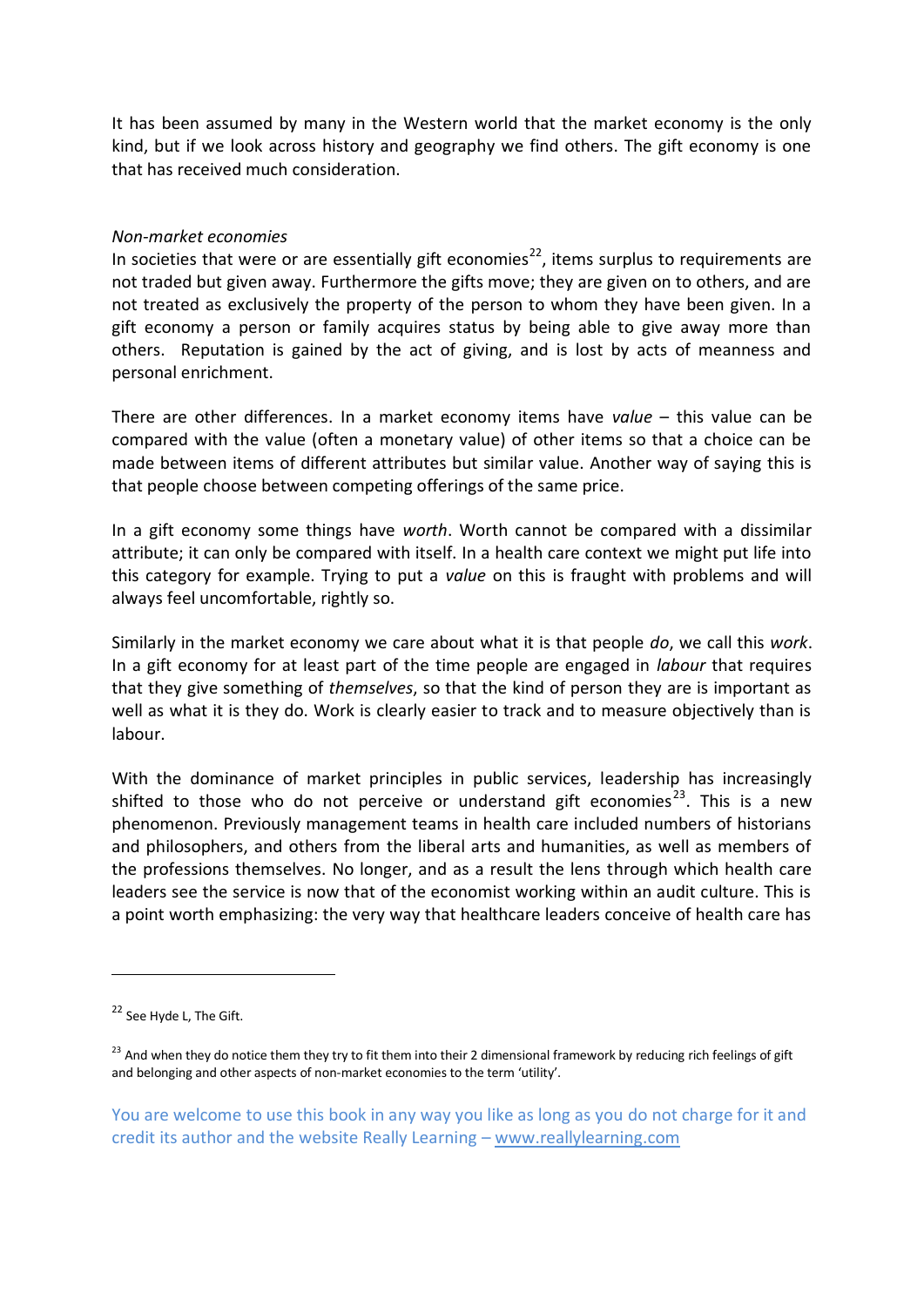changed. The language may stay the same but it means something different<sup>24</sup>. Words which have one meaning in a world that has an understanding of and commitment to human, nonmarket values take on a different meaning when seen through the cynical self interested lens of the economist.

Little wonder then that when the economic managerialist paradigm was introduced to the NHS in the 1980s, although it seemed valuable because it added a dimension that had previously been missing, there *was* resistance, some clinicians refused to 'play the numbers game' as they 'cared for people and not for statistics'.

As the economic/managerialist paradigm has become dominant, these feelings of frustration on the part of professionals<sup>25</sup> have not gone away. Some have been targeted at private sector ownership within the NHS but arguably it is not the ownership that matters, it is the loss of the gift economy that does. The loss of the element of gift means that the nature of care changes profoundly<sup>26</sup>.

# *Factor Five: The Role of Anxiety*

Anxiety is an emotion that is very valuable. It prompts us to take greater care about (or within) the situation that prompted it. And yet it is uncomfortable. So it is an emotion that, as individuals and as groups, we can go to great lengths to avoid. Psychotherapists describe these lengths as social defence systems. In other words we can respond to anxiety in ways that are healthy in that they use this emotion to achieve positive ends, or unhealthy in that the anxiety is reduced in ways that do not address its original cause.

Healthcare necessarily involves dealing with situations that are difficult, emotional or unpleasant. For example, it can involve dealing with death, pain, grief, mess, or decisions about allocating scarce resources. All of these will tend to make health care professionals anxious and they (we) will construct defences against this anxiety.<sup>27</sup> Many of these

- Care that meets the preferences of the patient as far as timings and locations of appointments are concerned.
- Care that meets needs diagnosed with accuracy for an individual using and genetic and other data.

Care in which someone gives a hoot about what the experience is and the outcomes are.

<u>.</u>

<sup>27</sup> For health care professionals, a core anxiety is the *unpredictable* nature of health, disease and illness, and so we often erect defences to try and make it predictable (and in the process to keep it at a safe distance).

<sup>24</sup> For example 'personal care' has four distinct meanings:

Care that forms part of an ongoing relationship with the patient and perhaps their family.

 $25$  as well, admittedly, as those of self interest

<sup>&</sup>lt;sup>26</sup> The loss of the gift economy has occurred to as great an extent in public sector as private sector organisations. Many dedicated HCPs leave the NHS to work in the private sector because they want to offer better care than they are able to do within the NHS.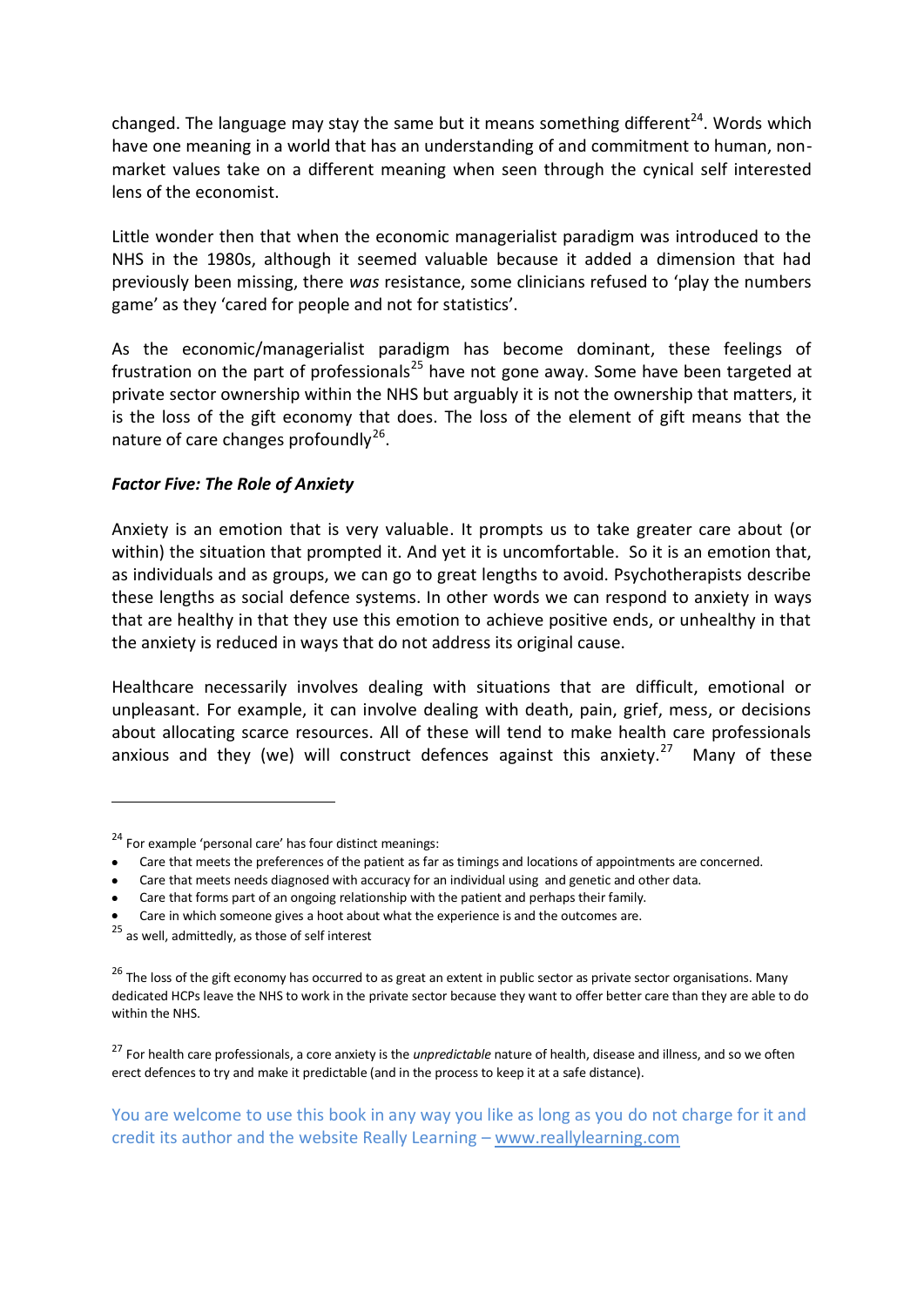defences are subconscious, they are ways in which we 'contain' our anxiety – keep it within bounds we can cope with.

Healthy responses to this professional anxiety involve things like:

- bringing it into awareness.
- $\bullet$  reflecting on the source of it,
- seeking support where we need it,
- thinking carefully through the needs and wishes of the other,
- reminding ourselves of our sense of purpose.

If we think clearly about these various concerns and interests (our own and those of the other) then we are able to make a free choice about how to respond. That response may be a decision to embark on a course of 'aware altruism', the taking on of a difficult or distasteful task because of our concern for the other and our preparedness to put their needs ahead of our own preferences. Or it may result in a meaningful dialogue with the other, without knowing what the outcome of the conversation will be and tolerating that uncertainty. Or it may involve seeking support from someone more skilled in a particular procedure.<sup>28</sup>

Unhealthy defences, on the other hand, include blaming others, rushing into action that may not be the most valuable (looking instantly for a suitable protocol for care before really understanding the issues, concerns and expectations of the patient for example), or looking for something that needs doing that can take us away from the source of the anxiety (stock takes and other forms of counting such as looking at the patient's chart or returning to our computer screen where we are likely to find deadlines for reports etc, imposed by other people to which we can feel we must respond and which we can then blame).

Given the adverse impact of unhealthy responses compared with healthy ones it is surprising that we do not teach people to become aware of their anxiety and how to respond to it constructively. Yet we do not, largely because of the impact of the audit culture on educational processes which we will explore again in Chapters Six and Seven.

*Anxiety as patients*

<u>.</u>

If we are anxious as health care providers then so too are we as patients. Naturally we are fearful of our own mortality or the onset of an incapacitating illness, and in a market-driven

<sup>&</sup>lt;sup>28</sup> We are, of course, much more likely to be able to do this if we are merely anxious and not anxious about (or ashamed of) being anxious! This is an important point, if we do not teach our young professionals to value anxiety they worry about being seen as anxious.

You are welcome to use this book in any way you like as long as you do not charge for it and credit its author and the website Really Learning – www.reallylearning.com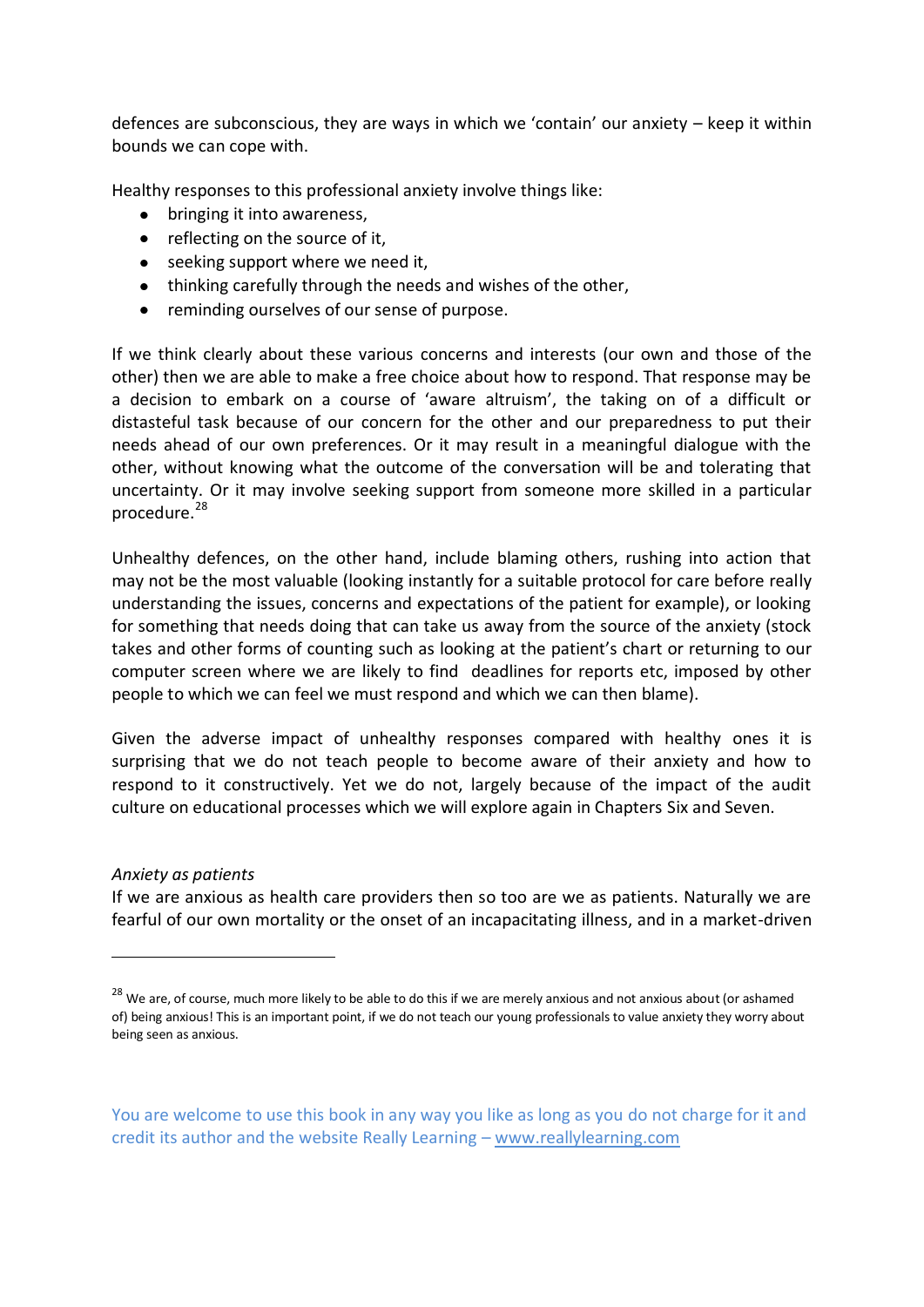society where as consumers we are told we can 'have it all' and where family structures are often broken or dispersed and there is a reducing sense of community, we have fewer societal opportunities for containing our anxiety than we would once have done. So, as patients facing these issues, we often turn to health care professionals for solace, guidance and support: a relationship. If we then find the same market-driven transactional culture within health care that prevails in wider society and feel 'held at arm's length' by the professionals in whom we wish to place our trust our anxiety increases. As it does so, we try to exert more control, asking for greater accountability, transparency etc, not realising how this will increase anxiety all round (including our own).

Furthermore, anxiety combines naturally with the other factors described in this chapter, contributing to the development of the audit culture, the increasing dominance of technocratic management, and the decrease in politicalness. And we can see these as a vicious circle in which they prompt further anxiety and hence more audit, more MANAGERIALISM and less politicalness, and so on.

#### *Politics and anxiety*

When we observe the pervasiveness of anxiety we can see it is certainly no stranger to policy makers and politicians. How could it be otherwise. The number of unintended consequences is always great, inevitably, and the impact on the electorate will depends on 'events' as much as intent or competence.

One particular result of this is a phenomenon we have observed earlier, that of recasting political decisions in the neutral language of science. Political decisions involve reconciling different interests, often interests that cannot be reconciled to the satisfaction of all. What a relief it is to be able to shed that responsibility and hand it over to an impartial, objective, scientific body such as NICE.

However, as with all short cuts (where we try to reduce time or anxiety) there is no such thing: the fundamental tension does not go away, it simply reappears in a different form. Here the political decisions are moved into the ways that QALYs are derived and the weightings given within the calculations.

#### *Anxiety and the gate keeper role*

The gate keeping role can be a cause of greatly enhanced anxiety, for both professional and patient. Knowing that 'my case' is being compared with someone else's by a HCP who is expected to help balance the books, patients can ask themselves (consciously or sub consciously) "does he or she care about *me*?", 'may I be abandoned by this care giver in whom I'm placing my trust?', 'should I perhaps respond to them with less trust, or abandon them and use the internet or find a complementary therapist as an alternative health care advisor?'. Again a vicious circle is developed- in which a sense of healing and trust is lost.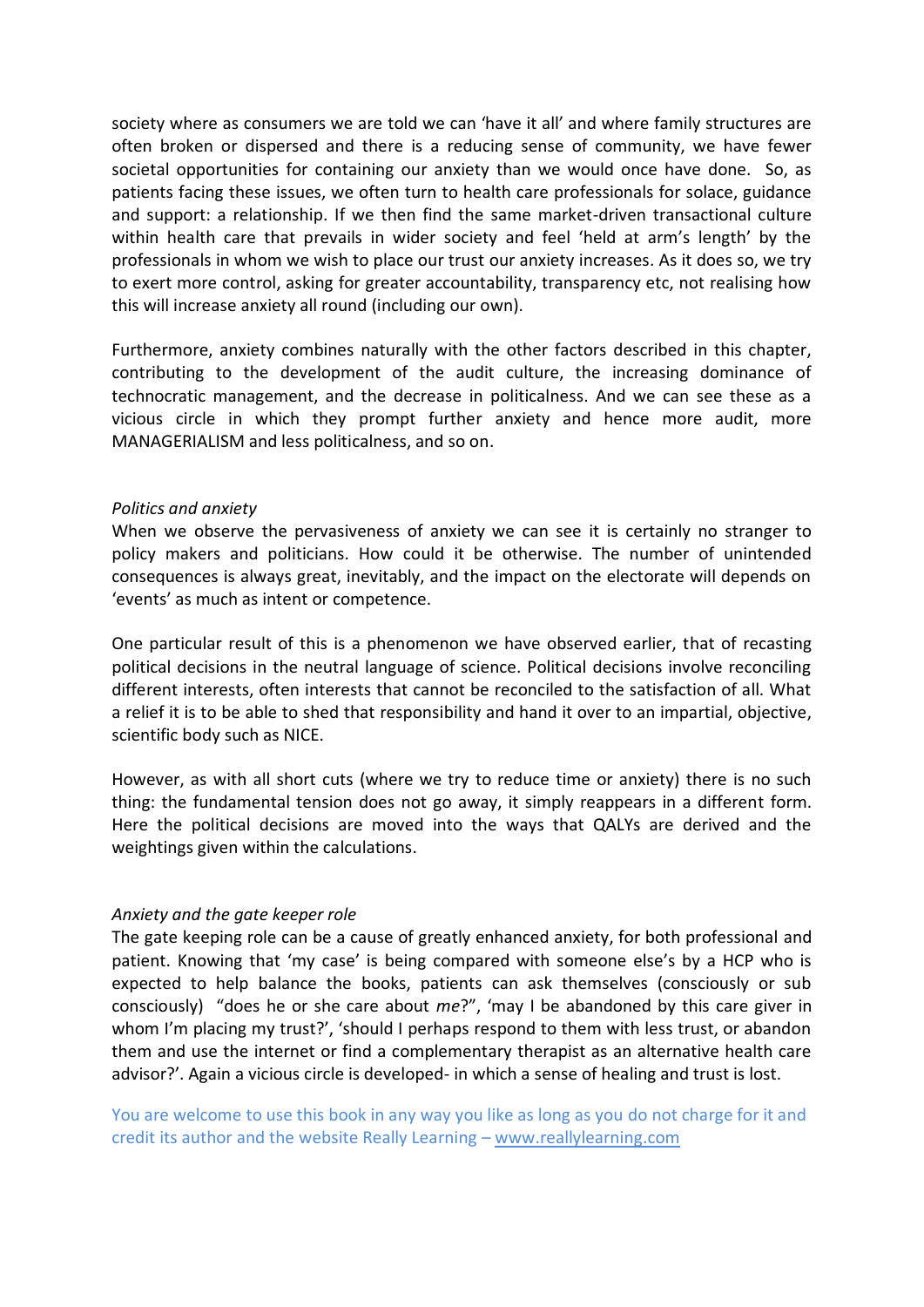#### *MANAGERIALISM and anxiety*

Another way of conceptualising the difference we explored earlier in this chapter between the manager as technocrat and the manager as practical humanist is to distinguish between the *simple, hard* and the *complicated, easy* of management: the complicated easy requiring only intellect and the simple hard requiring things like courage, integrity, judgement. The target culture of the NHS over the last 10 years has undoubtedly led to the complicated easy squeezing out the simple hard. Or to put it another way: performance management has replaced good management.

What is it that pushes people who are basically good towards the complicated easy from the simple hard? Undoubtedly the attraction of interesting ideas for able minds plays a part. But so do the uncomfortable emotions associated with the simple hard. It is much easier to retreat to writing a strategy document than to listen (really listen) to the concerns being expressed about a situation and then respond in ways that are fresh and humane. It removes a lot of the emotional distress of management and the difficulty of dealing with the distress of others. So MANAGERIALISM too is a response to anxiety.

#### *Using anxiety well*

If anxiety is so pervasive then we would do well to develop within our HCPs and our organisational leaders and policy makers the ability to respond healthily towards it, and yet we do not. The processes of education and training for most HCPs concentrate almost entirely on knowledge and skills and on observable, objectively measurable competences. After all these educational processes are themselves subject to the five factors and the audit culture is changing them just as substantially as it is changing health care. So they now tend to focus on what people *do,* not on the kind of people they can *become*. The implications of this are profound and we explore them further in Chapter Seven.

#### **Five winds and a vicious circle**

In this chapter we have looked at five factors, five forces which we could usefully compare to five 'winds'. These winds, we suggest, surround us all and influence our actions without our being aware of them. We have chosen the term 'wind' because a wind is part of our immediate environment that is beyond our control - and yet we can find more and less enjoyable and useful ways of coping with it. More than that, our responses could be thought of as breaths that either add to the wind or counter it, so that although individually those breaths have miniscule impact, collectively they are what the wind is made of.

These five winds, our responses to them, and the vicious circles that entwine them together are leading to progressively poorer care, higher costs, and more dissatisfied staff. Our